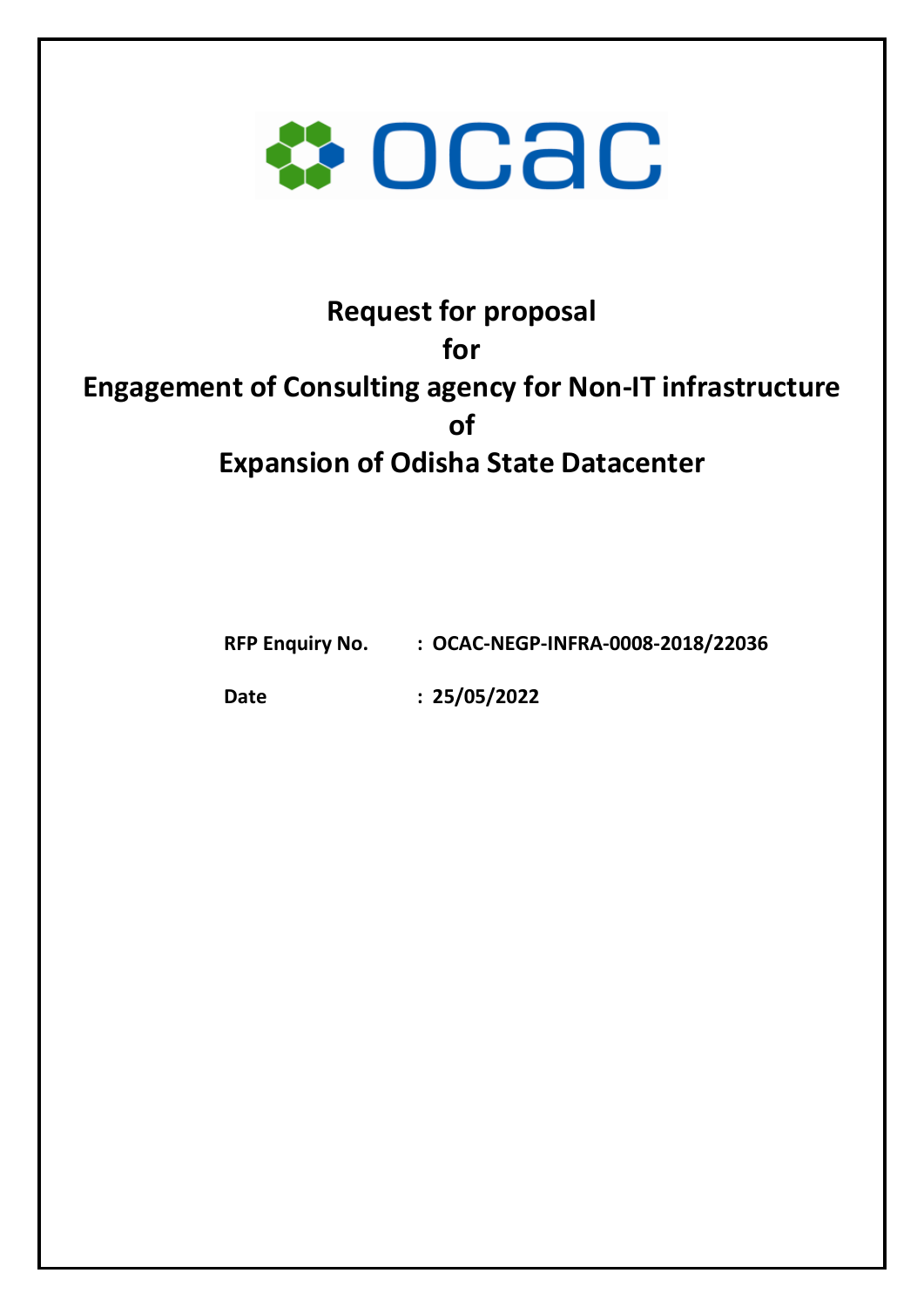٦

### **RFP SCHEDULE**

| SI. No. | <b>Items</b>                                                                     | Date & Time          |
|---------|----------------------------------------------------------------------------------|----------------------|
| 01      | <b>Publication of RFP</b>                                                        | 25/05/2022           |
| 02      | Last date for receiving queries through<br>E-mail: osdc@ocac.in & sk.bhol@nic.in | 31/05/2022, 05:00 PM |
| 03      | Pre Bid Conference                                                               | 01/06/2022, 04:00 PM |
| 04      | Issue of Corrigendum (if required)                                               | 03/06/2022           |
| 05      | Last date and time for Submission of Bid                                         | 16/06/2022, 02:00 PM |
| 06      | Opening of Pre-Qualification Bids (PQ)                                           | 16/06/2022, 04:00 PM |
| 07      | Opening of Technical Bids (TB)                                                   | To be informed       |
| 08      | Opening of Commercial Bids (CB)                                                  | To be informed       |

֦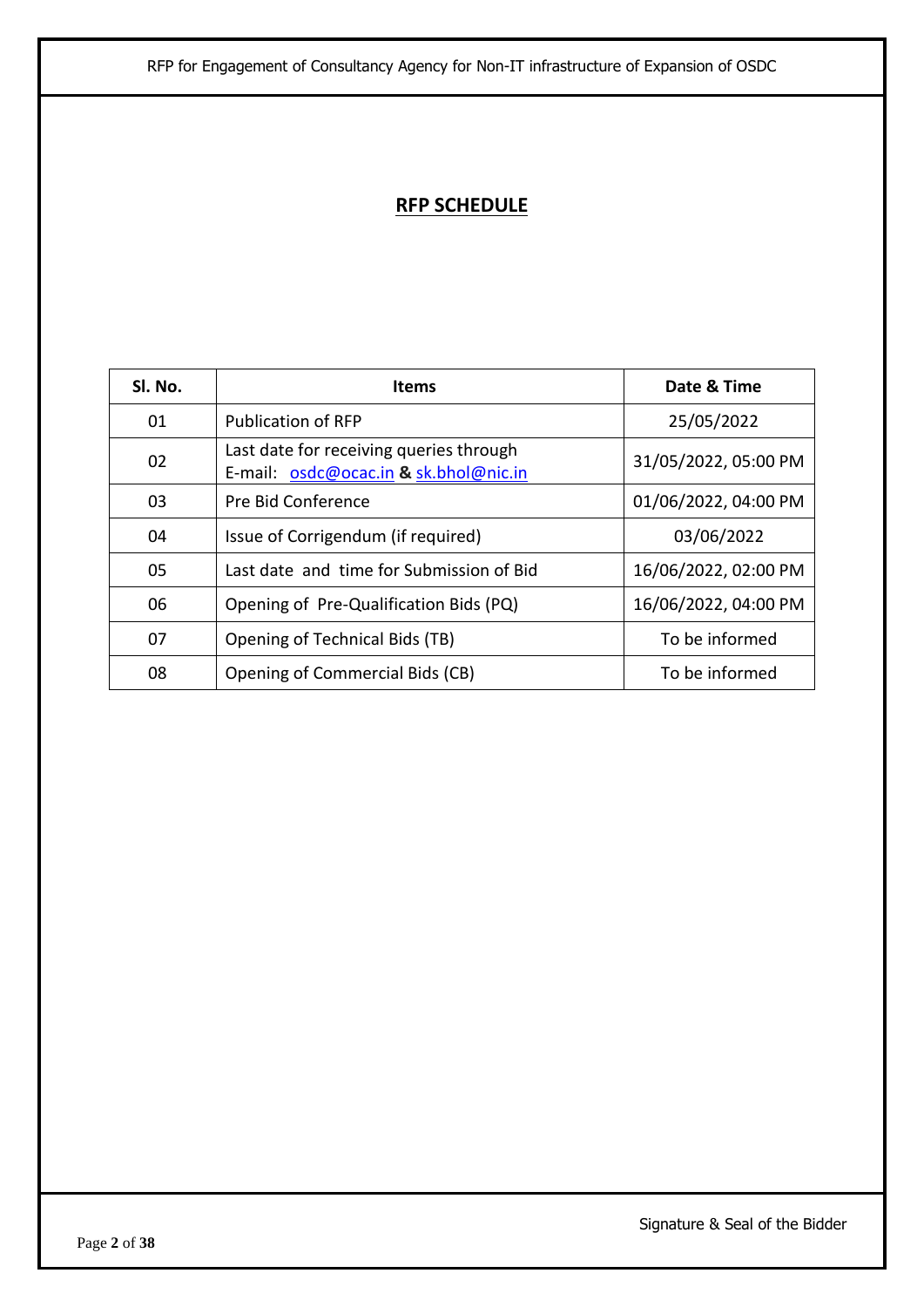# **Table of Contents**

| 1.     |                                                                        |  |
|--------|------------------------------------------------------------------------|--|
| 2.     |                                                                        |  |
| З.     |                                                                        |  |
| 3.1    |                                                                        |  |
| 3.2    |                                                                        |  |
| 3.3    |                                                                        |  |
| 3.4    |                                                                        |  |
| 3.5    |                                                                        |  |
| 3.6    |                                                                        |  |
| 3.7    |                                                                        |  |
| 3.8    |                                                                        |  |
| 3.9    |                                                                        |  |
|        |                                                                        |  |
|        |                                                                        |  |
|        |                                                                        |  |
|        |                                                                        |  |
|        |                                                                        |  |
| 4.     |                                                                        |  |
| 5.     |                                                                        |  |
| 5.1    |                                                                        |  |
| 5.2    |                                                                        |  |
| 5.3    |                                                                        |  |
| 5.4    |                                                                        |  |
| 5.5    |                                                                        |  |
| 5.6    |                                                                        |  |
| 5.7    |                                                                        |  |
| 5.8    |                                                                        |  |
| 5.9    |                                                                        |  |
|        |                                                                        |  |
| 5.10.1 | RIGHT TO ACCEPT ANY PROPOSAL AND TO REJECT ANY OR ALL PROPOSAL (S)  18 |  |
| 5.10.2 |                                                                        |  |
| 5.10.3 |                                                                        |  |
| 5.10.4 |                                                                        |  |
| 5.10.5 |                                                                        |  |
| 5.10.6 |                                                                        |  |
| 5.10.7 |                                                                        |  |
|        |                                                                        |  |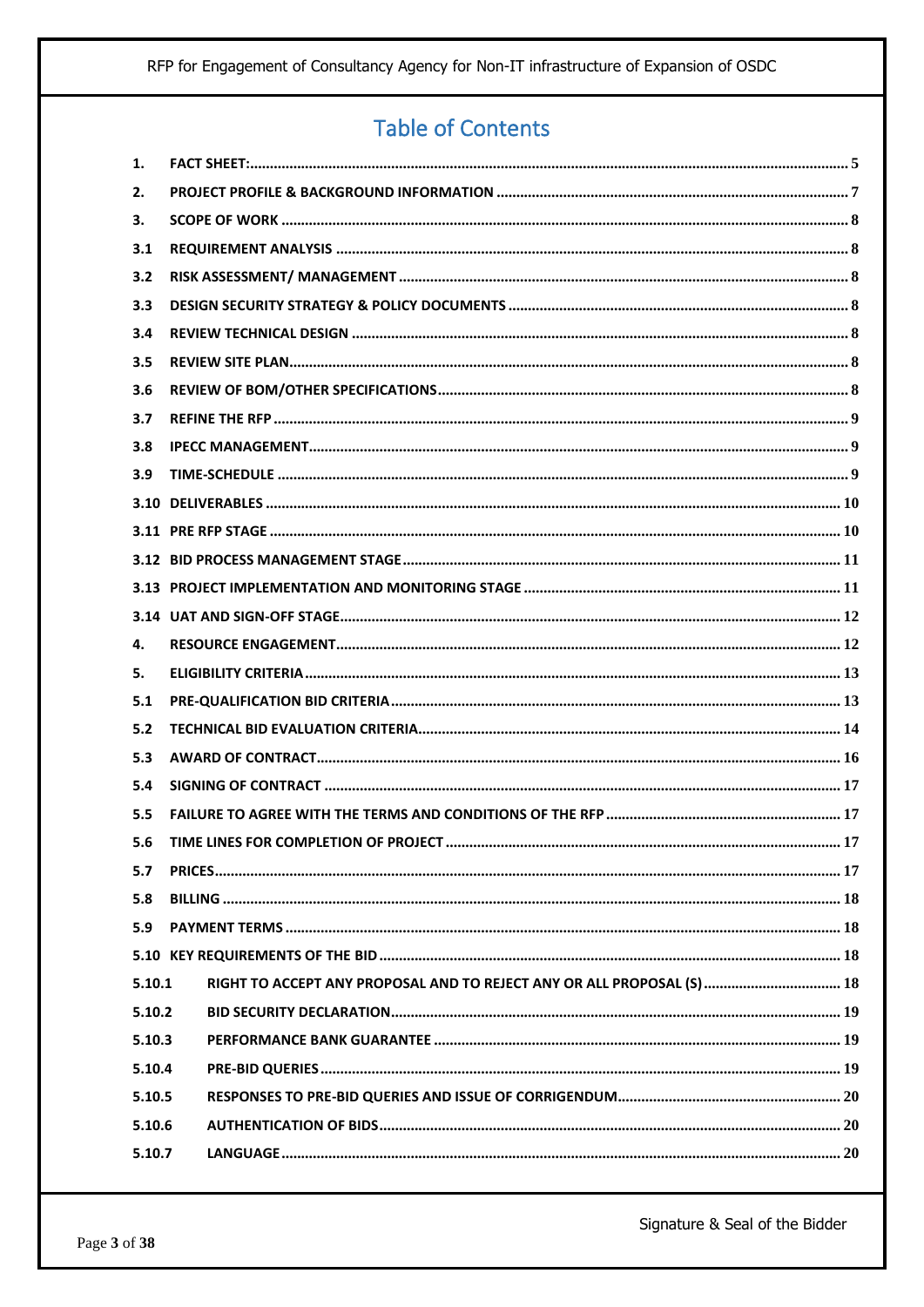| 5.10.8  | $\textsf{INSURANCE}\texttt{}{\texttt{}}\texttt{}{\texttt{}}\texttt{}{\texttt{}}\texttt{}{\texttt{}}\texttt{}{\texttt{}}\texttt{}{\texttt{}}\texttt{}{\texttt{}}\texttt{}{\texttt{}}\texttt{}}20$ |  |
|---------|--------------------------------------------------------------------------------------------------------------------------------------------------------------------------------------------------|--|
| 5.10.9  |                                                                                                                                                                                                  |  |
| 5.10.10 |                                                                                                                                                                                                  |  |
| 5.10.11 |                                                                                                                                                                                                  |  |
| 5.10.12 |                                                                                                                                                                                                  |  |
| 5.10.13 |                                                                                                                                                                                                  |  |
| 5.10.14 |                                                                                                                                                                                                  |  |
|         |                                                                                                                                                                                                  |  |
|         | ANNEXURE: G-2 - SELF DECLARATION OF NOT BE UNDER INELIGIBILITY FOR CORRUPT AND                                                                                                                   |  |
|         |                                                                                                                                                                                                  |  |
|         | ANNEXURE: G-4 - ACCEPTANCE OF TERMS & CONDITIONS CONTAINED IN THE RFP DOCUMENT 27                                                                                                                |  |
|         |                                                                                                                                                                                                  |  |
|         |                                                                                                                                                                                                  |  |
|         |                                                                                                                                                                                                  |  |
|         |                                                                                                                                                                                                  |  |
|         |                                                                                                                                                                                                  |  |
|         |                                                                                                                                                                                                  |  |
|         |                                                                                                                                                                                                  |  |
|         |                                                                                                                                                                                                  |  |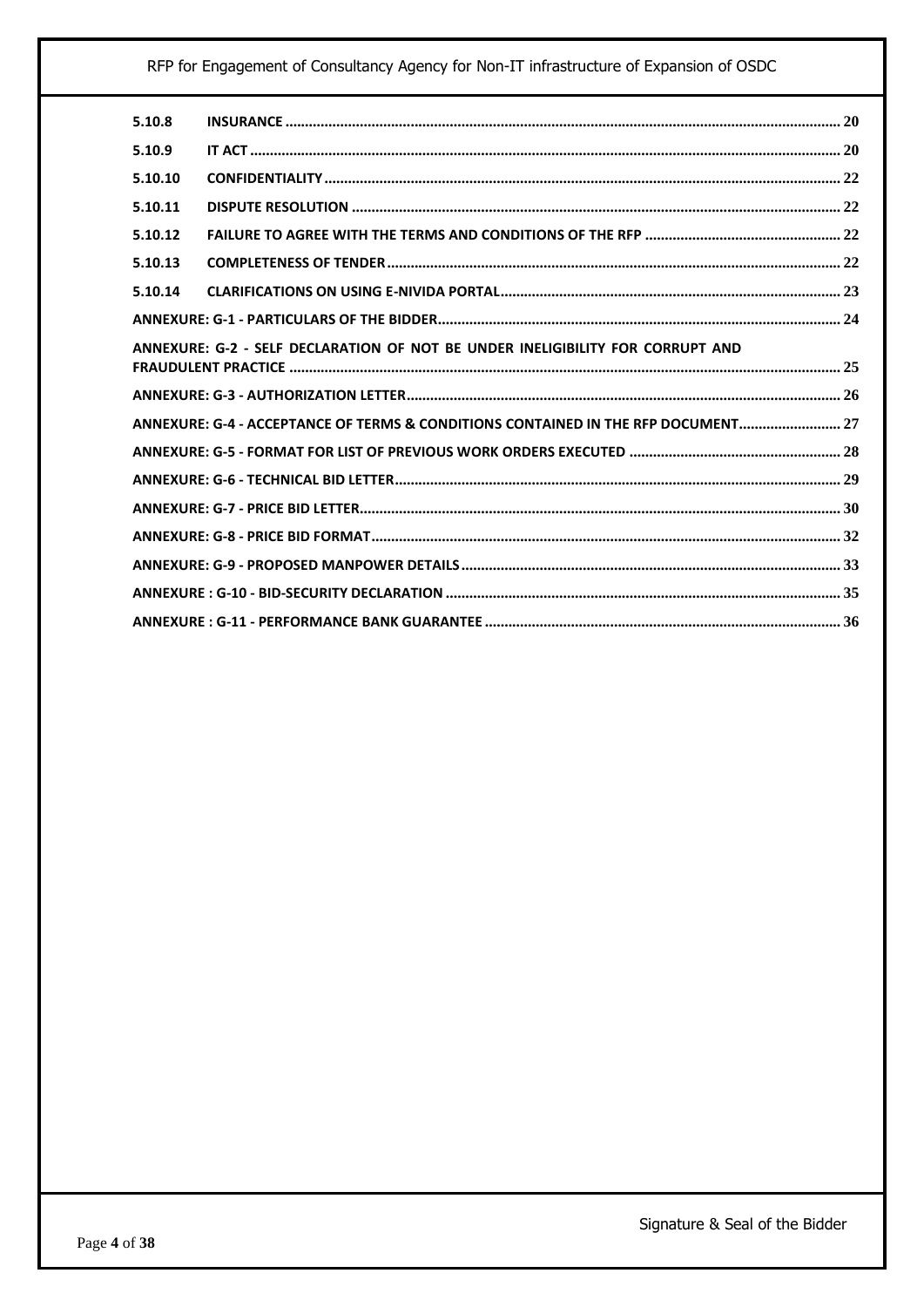٦

### <span id="page-4-0"></span>**1. Fact Sheet:**

This Fact Sheet comprising important factual data of the tender is for quick reference of the bidder.

| <b>Clause</b>                        | <b>Topic</b>                                                                                                                                                                                                                                                                                                                                                                                                              |  |  |
|--------------------------------------|---------------------------------------------------------------------------------------------------------------------------------------------------------------------------------------------------------------------------------------------------------------------------------------------------------------------------------------------------------------------------------------------------------------------------|--|--|
| Reference                            |                                                                                                                                                                                                                                                                                                                                                                                                                           |  |  |
|                                      | Odisha Computer Application Centre (OCAC) invites bid from agencies                                                                                                                                                                                                                                                                                                                                                       |  |  |
| <b>The Proposal</b>                  | ("Bidders") for Engagement of Consulting agency for Non-IT infrastructure of                                                                                                                                                                                                                                                                                                                                              |  |  |
|                                      | expansion of Odisha State Datacenter (OSDC 2.0).                                                                                                                                                                                                                                                                                                                                                                          |  |  |
| <b>Method of</b><br><b>Selection</b> | Least cost based method (L1) shall be used to select the Consultancy Agency.<br>The bidder has to submit the bid in three separate sealed envelopes marked<br>as Pre-Qualification (PQ), Technical Bid (TB) and Price Bid (PB) in a Single<br>enclosed Envelope Marked as "RFP for engagement of Consultantancy<br>Agency for non-IT infrastructure of expansion of Odisha State Data Centre<br>(OSDC 2.0), Date: _______ |  |  |
|                                      | Document can be downloaded from http://www.ocac.in,<br><b>RFP</b><br>or                                                                                                                                                                                                                                                                                                                                                   |  |  |
|                                      | http://www.odisha.gov.in or https://enivida.odisha.gov.in/. RFP Document                                                                                                                                                                                                                                                                                                                                                  |  |  |
| <b>RFP Document</b>                  | RFP document fee Rs. 5,600/- (Rupees Five Thousand Six Hundred Only)                                                                                                                                                                                                                                                                                                                                                      |  |  |
| Fee                                  | (including 12% GST) must be submitted along with the proposal. The RFP                                                                                                                                                                                                                                                                                                                                                    |  |  |
|                                      | document fee must be in favour of Odisha Computer Application Centre                                                                                                                                                                                                                                                                                                                                                      |  |  |
|                                      | drawn on any scheduled commercial bank and payable at Bhubaneswar.                                                                                                                                                                                                                                                                                                                                                        |  |  |
| <b>Earnest Money</b>                 | EMD/ Bid Security Declaration needs to be submitted as per the prescribed                                                                                                                                                                                                                                                                                                                                                 |  |  |
| Deposit (EMD)                        | format attached.                                                                                                                                                                                                                                                                                                                                                                                                          |  |  |
| Performance                          | Performance Bank Guarantee (PBG) $@$ 3% of the cost of project from any                                                                                                                                                                                                                                                                                                                                                   |  |  |
| <b>Bank Guarantee</b>                | nationalized bank in the prescribed format in favor of the Odisha Computer                                                                                                                                                                                                                                                                                                                                                |  |  |
| (PBG)                                | Application Centre shall be submitted by the successful bidder within 15 days                                                                                                                                                                                                                                                                                                                                             |  |  |
|                                      | of issue of work order.                                                                                                                                                                                                                                                                                                                                                                                                   |  |  |
|                                      | Selected agency is expected to deliver the services listed in Scope of Work as                                                                                                                                                                                                                                                                                                                                            |  |  |
| <b>Scope of Work</b>                 | mentioned in this RFP. Selected bidder need to start the services at                                                                                                                                                                                                                                                                                                                                                      |  |  |
|                                      | designated site within 15 days of signing of the Contract.                                                                                                                                                                                                                                                                                                                                                                |  |  |
| Language                             | Bid must be prepared by the Bidder in English language only                                                                                                                                                                                                                                                                                                                                                               |  |  |
|                                      | The bidder should quote in Indian Rupees only. The Total Price inclusive of                                                                                                                                                                                                                                                                                                                                               |  |  |
| <b>Currency</b>                      | taxes and duties will be considered for evaluation. So, the bidder must                                                                                                                                                                                                                                                                                                                                                   |  |  |
|                                      | mention the base price and the tax component separately.                                                                                                                                                                                                                                                                                                                                                                  |  |  |
| <b>Validity Period</b>               | Proposals/bid must remain valid minimum for 180 days from the last date of                                                                                                                                                                                                                                                                                                                                                |  |  |

֦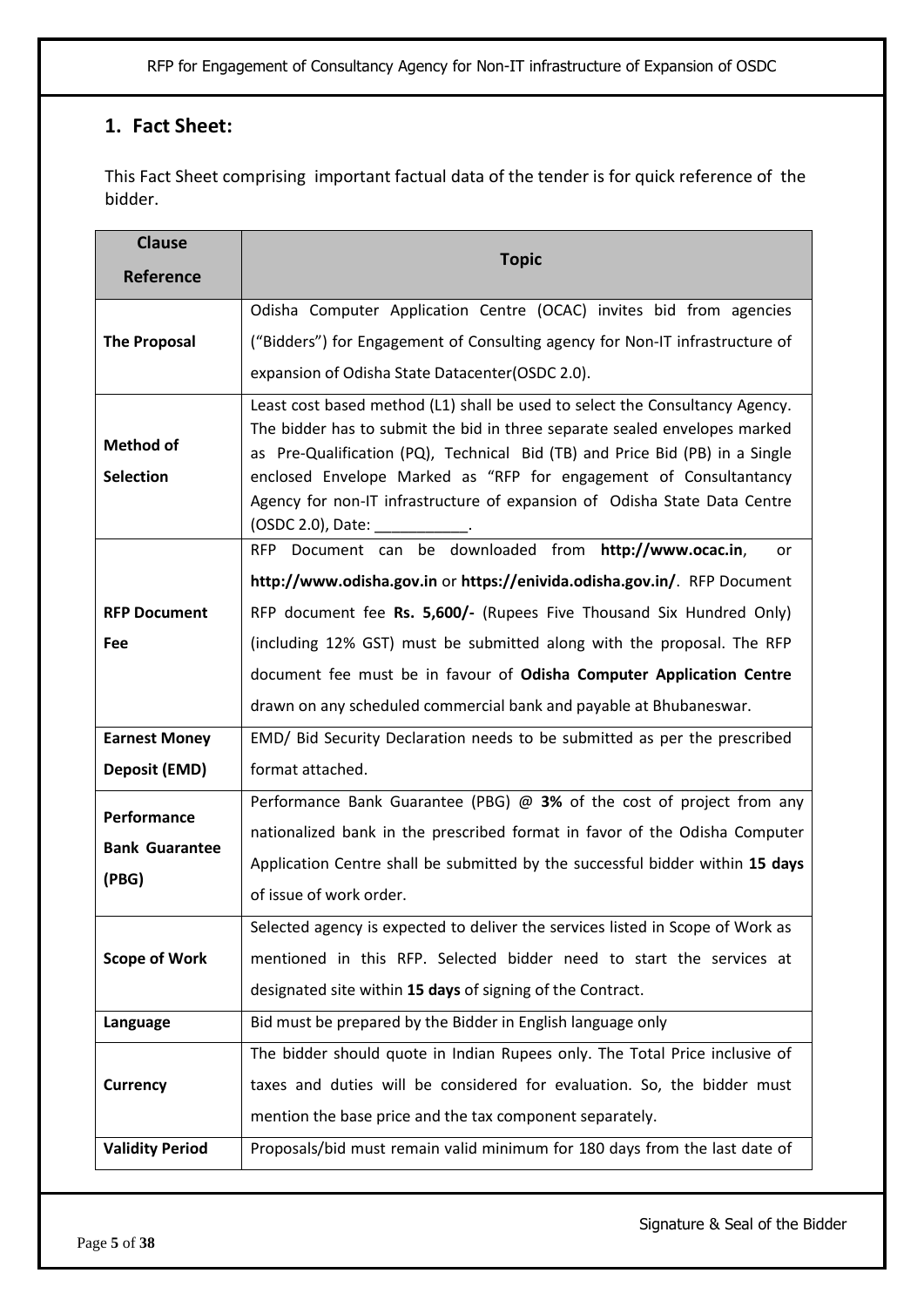| <b>Clause</b><br>Reference | <b>Topic</b>                                                                    |
|----------------------------|---------------------------------------------------------------------------------|
|                            | bid submission.                                                                 |
| <b>Bid to be</b>           | The proposal must be submitted to:                                              |
| submitted on               |                                                                                 |
| or before last             | The Proposal shall be submitted in online mode only using e-NIVIDA system       |
| date of                    | available at https://enivida.odisha.gov.in/. The bidder should register himself |
| submission at:             | in e-Nivida portal.                                                             |

֦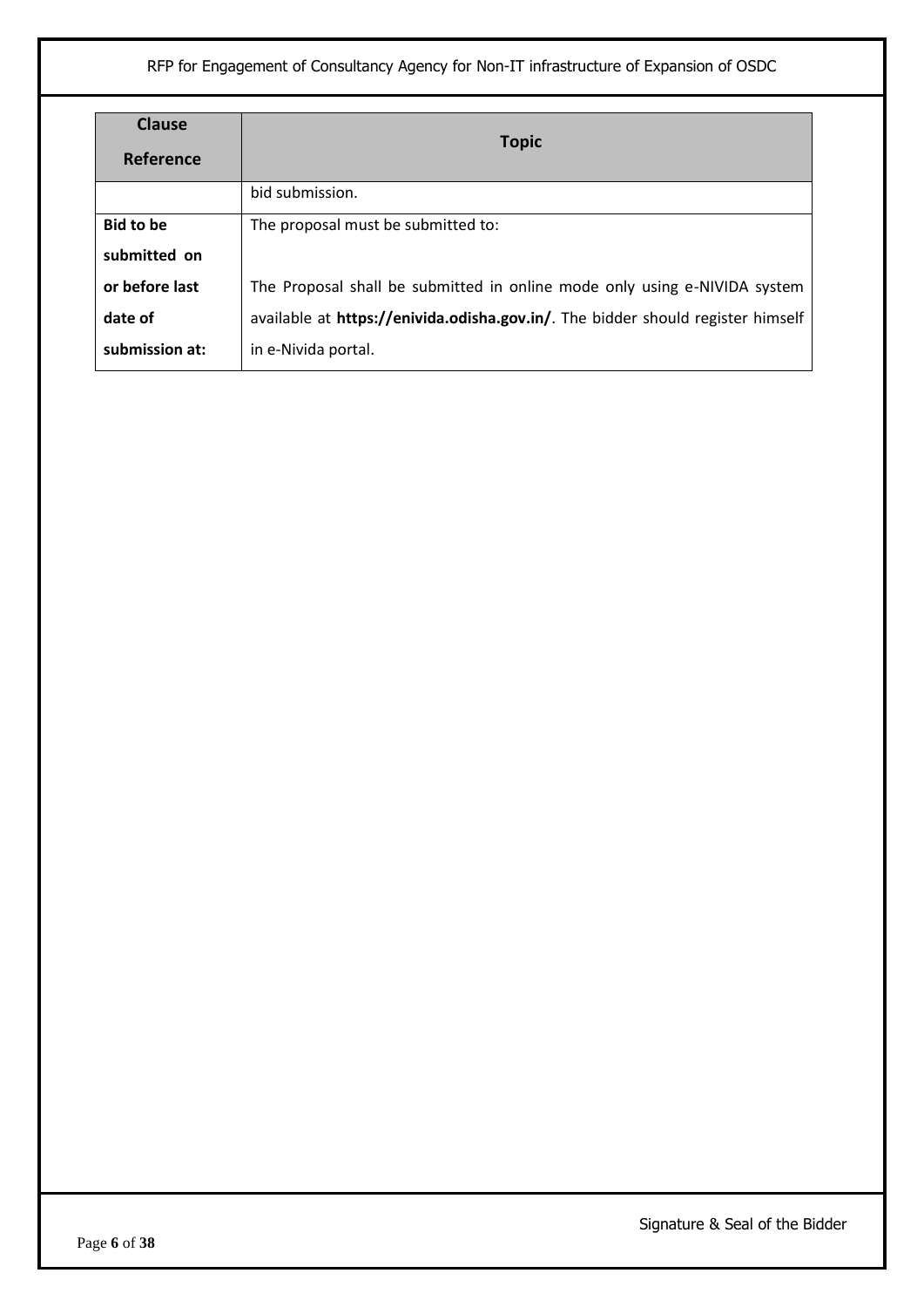### <span id="page-6-0"></span>**2. Project Profile & Background Information**

٦

Odisha State Data Centre (OSDC) is a core infrastructure project under National e-Governance Plan (NeGP) implemented by Odisha Computer Application Centre (OCAC) in its own building over an area of 4000 Sqft with a provision for future expansion. OSDC offers a suite of services that provide a cost-effective strategy for Departments/ PSUs that need to quickly ramp up their IT infrastructures.

The State Government has set up a Data Centre and made Go-Live in the Year 2011 to provide better operations & management control; minimize overall cost of Data Management, IT Management and Deployment through use of common infrastructure, which broadly includes:

- i. Compute Infrastructure: To cater to the needs of application hosting at the State, an initial compute infrastructure consisting of web, application and database servers with different flavors of OS & database software's has been provisioned in the SDC.
- ii. Storage Infrastructure: Centralized storage with flexible and secure configuration is available in the SDC including backup facilities. The same shall be leveraged by different line departments for their data storage requirements in shared manner.
- iii. Network and Security Infrastructure: Core network infrastructure that is required for Data Centre has been provided at SDC to meet the basic needs of the State Data Center.

The service includes space in a controlled environment, regulated power supply, dedicated and shared network connections, state-of-the-art security, fire detection and suppression, and many other valuable features. Additional value-added services are offered as part of the services including network and connectivity services, remote hand support services, storage services, DR service, virtualization etc.

At present the utilization of rack space of OSDC infrastructure has been reached to 97% due to the co-location of major department's applications such as Commercial Tax, e-Registration, e-Municipality, e-District, CCTNS, i3MS etc. Looking into this the expansion of State Data Centre (SDC) is very much essential to meet the future requirement of the state. Following the guidelines of DeitY, now State Govt. propose to scale up the capacity of the existing Data Centre at 2nd floor OCAC Building, Bhubaneswar.

OCAC on behalf of Department of Information Technology , Government of Odisha intends to select a Consultancy Agency for the expansion of existing Odisha State Data Centre.

**Note :-** Consortium, JVs, partnerships or making sub-contracting arrangements at any stage of this tender is not allowed.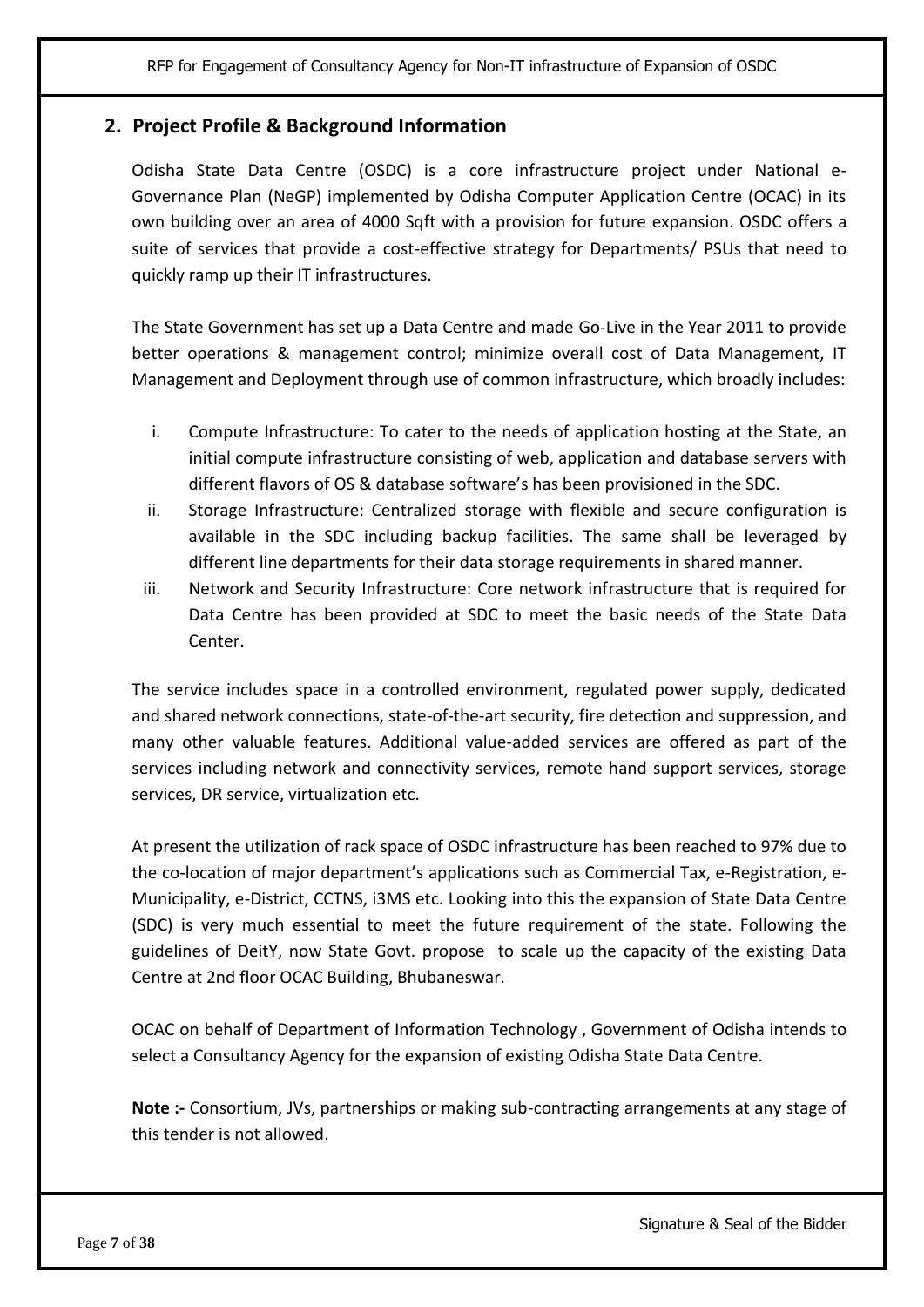٦

#### <span id="page-7-0"></span>**3. Scope of Work**

The nminimum scope of work is underlined below. However, the agency may be assigned other works by OCAC as and when required.

### <span id="page-7-1"></span>**3.1 Requirement Analysis**

The consulting agency shall be responsible for carrying out a detailed analysis of the status of the project till date (As Is Assesment), which will capture the State's requirements and the completion of works, service needs/requirements, present infrastructure, interoperability, security issues etc. This scoping study should also contain reviews and evaluations of the proposed project contract terms & conditions (Technical, Commercial, Legal etc.) for all stakeholders involved in setting up and operation of the Odisha State Data Centre.

### <span id="page-7-2"></span>**3.2 Risk Assessment/ Management**

The Consulting Agency should conduct a risk analysis study to review the work already done, based on their own evaluations as well as the inputs from the Department's for decisionmaking support.

### <span id="page-7-3"></span>**3.3 Design Security Strategy & Policy Documents**

The Consulting Agency should adopt the security variables in drafting specific policies to help in project implementation.

#### <span id="page-7-4"></span>**3.4 Review Technical Design**

Based on the result of requirement analysis and security requirement, the consultant shall customize the technical design document.

### <span id="page-7-5"></span>**3.5 Review Site Plan**

The Consulting Agency should review the site plan as prepared earlier. This should include study of the detailed civil layout and electrical plan, necessary physical security requirement, like access control system, CCTV, Fire suppression / detection system, building management system, power backup and also address the availability, scalability and security strategies for the data centre.

### <span id="page-7-6"></span>**3.6 Review of BOM/Other Specifications**

The Consulting Agency should propose the bill of material in line with the existing BOM of SDC in the template RFP and provide their report which should be backed by suitable requirement analysis and justifications.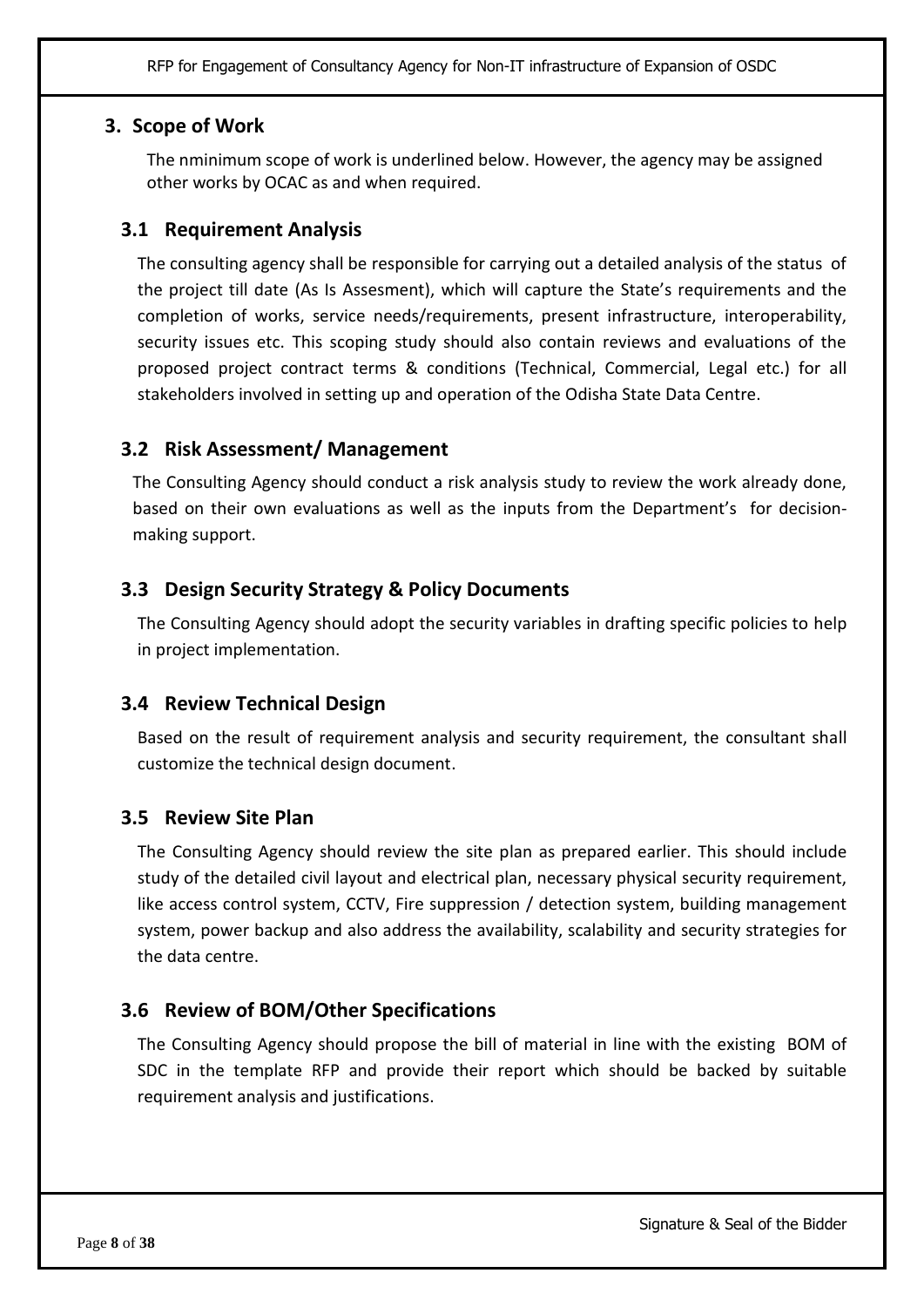#### <span id="page-8-0"></span>**3.7 Refine the RFP**

Based on the Template RFP and specifications of the State, the Consulting Agency should prepare the RFP for non-IT setup of OSDC 2.0 and conduct the Bid Process management which shall include:

- Support the State in release of the tender advertisement in the newspaper
- Conduct the Pre-bid meetings
- Design the Tender evaluation criteria
- Collection of response and bid management

٦

- Preparation of Agreement for Approval
- Support the State in negotiation and closure
- Provide support to the State in their discussion with the successful vendor
- Confirm the strategies adopted by the bidder are in alignment with the State Data Centre objectives
- Coordinate between the various agencies (State Implementation Agency, Data Centre Operator, SWAN operator and the different Stake holders involved in OSDC)
- Preparation of the BOM (Bill of Materials) for the procurement of the material/equipment/components etc.
- Verification of equipment installation with respect to the requirements indicated in the RFP
- Conduct acceptance test and confirm the commissioning of the State Data Centre for actual use
- To conduct periodic reviews of the project plans and progress and advice the State implementing agency
- To track project issues/risks and present project status to the State Project Implementation Committee.
- To prepare the Change Management Plan, Communication Plan and Training Plan needed for OSDC
- To prepare periodic reports on monitoring and evaluation (while SDC work is in progress) on the project objectives and enforcement of SLA's with implementation vendors/DCO
- To prepare the documentation on operations & maintenance of the OSDC

#### <span id="page-8-1"></span>**3.8 IPECC Management**

In fact, the Consulting Agency shall be responsible for IPECC (Initiation, Planning, Execution, Control and Closing) of the OSDC.

### <span id="page-8-2"></span>**3.9 Time-Schedule**

The duration of the engagement is scheduled for the entire period of the contract and subject to further extensions, if necessary. If OCAC, Department of IT, Govt. of Odisha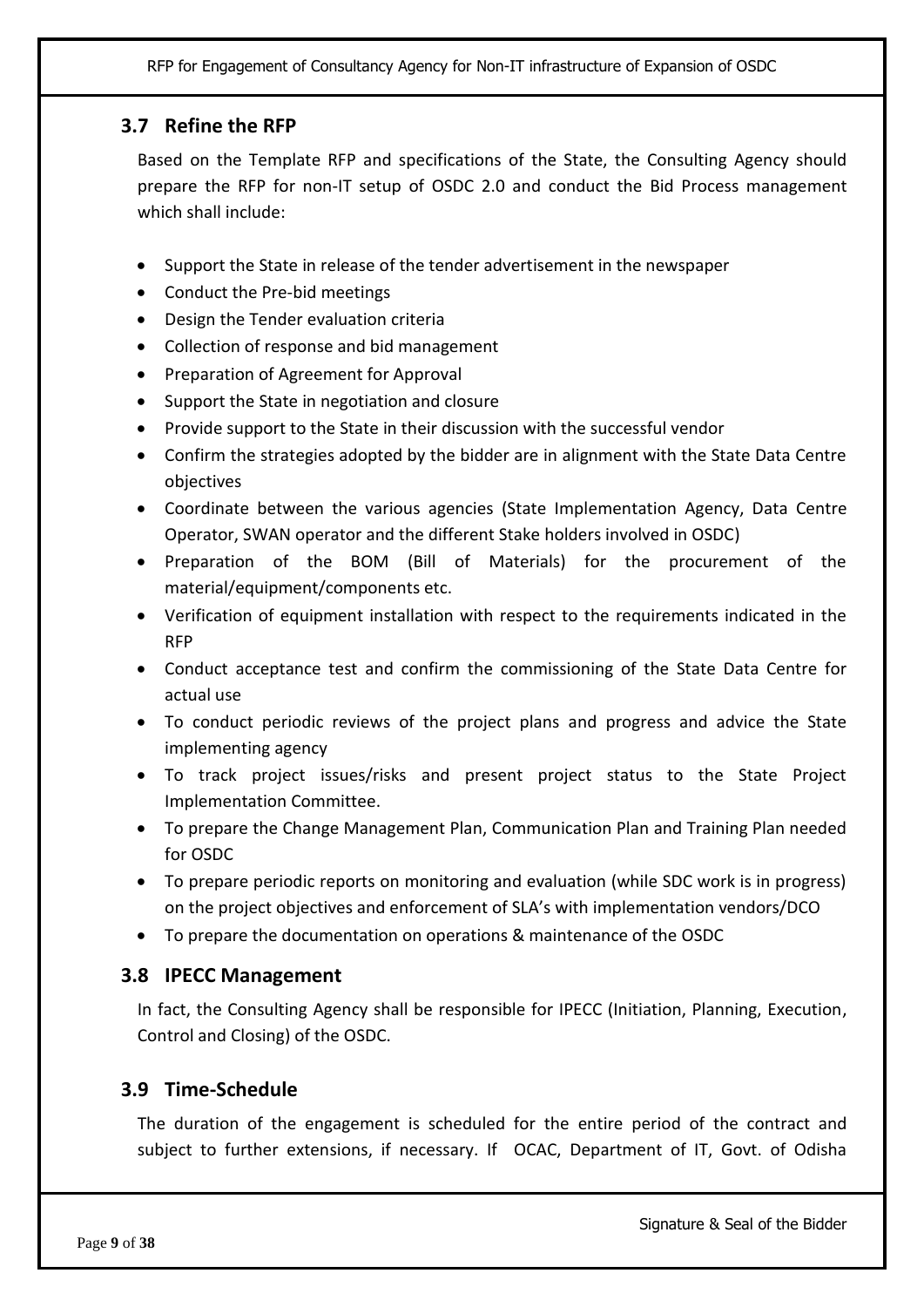٦

decides that the Consultant to carry on with the activities beyond the stated period, based upon the satisfactory performance of the consultants – the same shall be mutually extended by additional period as required, based upon further negotiation as the case may be.

### <span id="page-9-0"></span>**3.10 Deliverables**

Though the final list of deliverables may vary and will not be strictly restricted to the terms & conditions in Scope of work for the Consulting Agency. The consulting agencies are expected to put their best effort and experience for the project deliverables in addition to the deliverables listed herein.

| <b>Pre RFP Stage</b>                                                                                                                                         | Preparation and submission of detailed infrastructure requirement report for<br>proposed Data Center after evaluation of existing infrastructure. Preparation of<br>RFP document including eligibility criteria, technical specifications of the support<br>infrastructure for Tier-III Data Center. |
|--------------------------------------------------------------------------------------------------------------------------------------------------------------|------------------------------------------------------------------------------------------------------------------------------------------------------------------------------------------------------------------------------------------------------------------------------------------------------|
|                                                                                                                                                              | a) Detail project report with budget in hard and soft format<br>b) Request for proposal document in hard and soft format                                                                                                                                                                             |
| <b>Bid process</b><br>management stage                                                                                                                       | Assisting in techno commercial evaluation of the bids, selection of vendor and<br>submission of reports as and when required till selection of vendor.                                                                                                                                               |
| Project Management and Monitoring the works of the selected vendor, to ensure<br>Project<br>conformity to Tier-III standards.<br><b>Implementation Stage</b> |                                                                                                                                                                                                                                                                                                      |
| <b>User Acceptance</b><br><b>Testing and Sign-Off</b>                                                                                                        | Final testing, handing over of the site to OCAC for conformity to the standards<br>specified including warranty information and issuance of completion certificate.                                                                                                                                  |

#### **The Broad Scope of work consists of providing the following deliverables:-**

### <span id="page-9-1"></span>**3.11 Pre RFP Stage**

The consultant shall prepare a detailed Infrastructure requirement report for the expansion of Data Center at OCAC tower, Bhubaneswar. The consultant(s) have to study, prepare and submit report etc to OCAC on the following:-

 $\triangleright$  Site survey and report on existing civil works at the site and propose the additional civil works required for expansion.

Tender Drawings in hard and soft format. Tender drawings will include the following not limited to

- Proposed Datacenter layout drawings
- Layout of Utility area
- Electrical single line diagram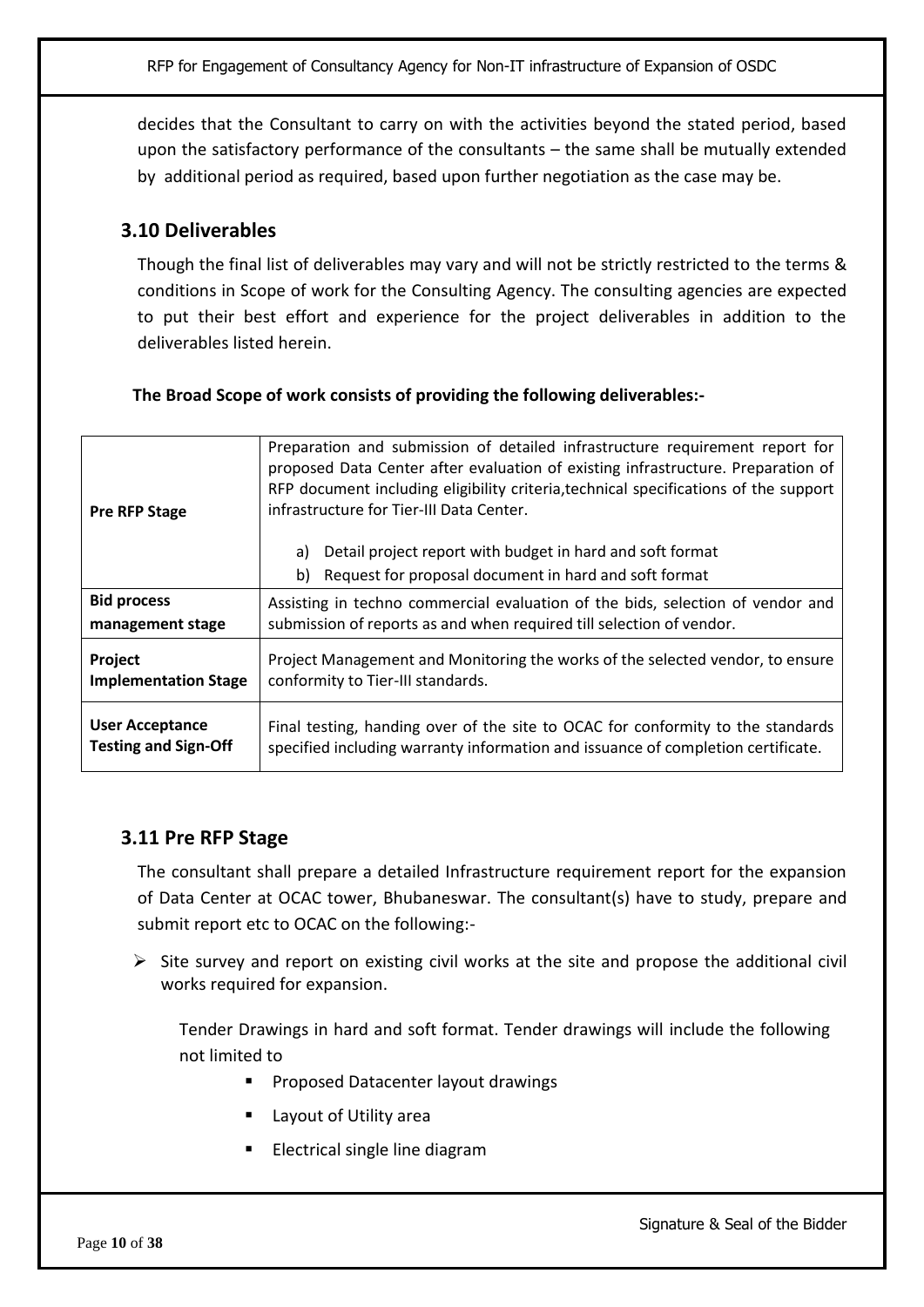as per Tier-III standard as defined by "The Uptime Institute".

➢ Cost benefits and efficiency analysis of various technologies for HVAC, Security, Safety, Systems, UPS, DG Power etc. for Data Center.

Design documents such as

i. Electrical load calculation sheet

٦

- ii. Airconditioning load calculation sheet
- $\triangleright$  The consultant is expected to prepare detailed RFP document highlighting detailed specifications for various components which may broadly include and not limited to PAC, Electrical & Data Cabling, Safety and Security Systems like Fire, CCTV,Access control, UPS, DG etc, with Integrated Building Management System, Civil / Interior and Electrical works with suitable layout for accommodating various functional areas like server farm, UPS, office space and discussion rooms etc for the proposed Data Centre. The proposed solution also have the detail integration of new systems with the exiting Enterprise Management System (EMS).
- $\triangleright$  Integration of BMS with EMS vice-versa solution with detail architecture, specifications and component requirement.
- $\triangleright$  The detailed design documents with relevant drawings for each of the services mentioned above shall be submitted to OCAC by the consultant for evaluation and confirmation.
- ➢ The expansion Data Center Architecture proposed and specifications contained in the RFP shall be compliant to the ISO 27001 Standard for Security.
- $\triangleright$  The RFP document prepared by the consultant should also contain the technical and commercial specifications / documentation and Service Level Agreements.
- $\triangleright$  The consultant is also required to advice and recommend on any other matter during the course of engagement as and when needed /required by OCAC to complete the expansion of Data Center.

### <span id="page-10-0"></span>**3.12 Bid process management stage**

The consultant would co-ordinate for floating of RFP and Tender document, conduct bid process management (pre bid conference, preparation of corrigendum, technical evaluation, commercial evaluation, selection of bidder, drafting (legal, W.O. agreements and SLA's etc ), finalizing of award of contract etc.)

### <span id="page-10-1"></span>**3.13 Project Implementation and Monitoring Stage**

After award of contract to the vendor, the consultants is expected to vet the project plan and milestone prepared by the vendor in order to ensure the conformity with the timelines prescribed for execution and completion of the project. The consultant(s) have to present inperson, on site at the time of execution, prepare inventory of components delivered at site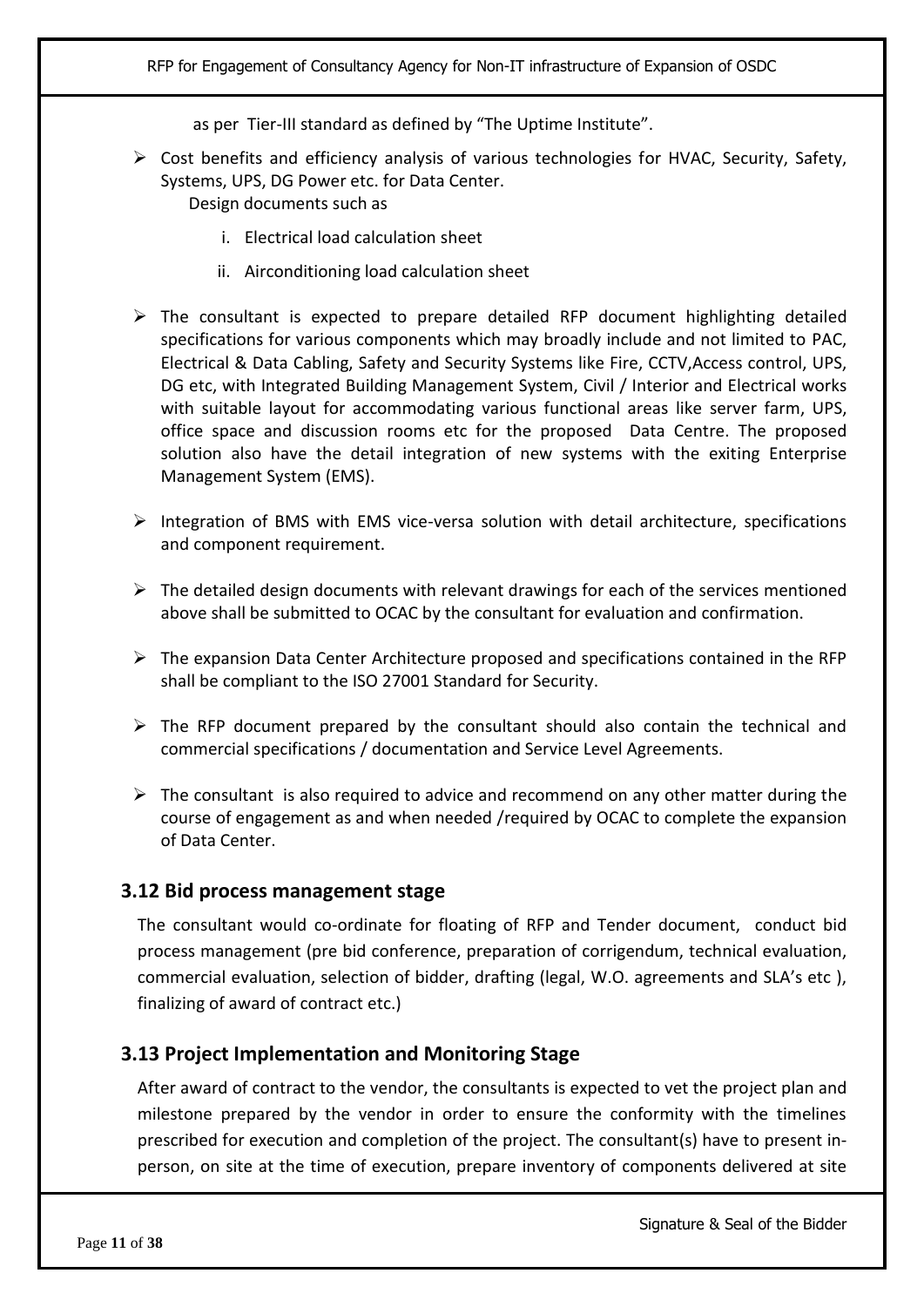٦

and organize testing of the same onsite before commissioning. The consultant has to coordinate with the stake holders for smooth execution of the project. The consultant shall submit a weekly report on the progress of the supply, implementation & deviation if any from the baseline of the project and responsible for arrange weekly meetings onsite with OCAC representative and all involved vendors / stakeholders.

### <span id="page-11-0"></span>**3.14 UAT and Sign-Off Stage**

The consultant will perform the testing of systems (Civil, electrical, UPS, DG, HVAC,Safety and Security etc.) for conformity to the standards specified to meet the standards for Tier -III and the design should ensure an uptime of **99.749%** on a quarterly basis.

#### <span id="page-11-1"></span>**4. Resource engagement**

| Sl. No. | <b>Resource Detail</b>                                                                                         | Qualification                                                                                                                                                                                                                                                                                                                                                                                                                                    | <b>Location</b> |
|---------|----------------------------------------------------------------------------------------------------------------|--------------------------------------------------------------------------------------------------------------------------------------------------------------------------------------------------------------------------------------------------------------------------------------------------------------------------------------------------------------------------------------------------------------------------------------------------|-----------------|
| 01      | Principal Consultant - One number<br>during RFP stage and Project Execution<br>stage                           | B.E./B.Tech<br>Electrical/Electronics/computer<br>Science/Electronics<br>and<br>communication with 15 yrs. Of<br>experience in Design and<br>implementation of<br>non-IT<br>infrastructure for data centre<br>with certification like<br>ATD<br>(ccredited Tier designer by<br>Uptime Institute, USA)/CDCE (<br>certified Datacenter expert by<br>EPI Singapore). Should have<br>designed atleast one tier III<br>certified data centre in India | Onsite          |
| 02      | Non-IT infrastructure expert consultant<br>- One number During RFP stage and<br><b>Project Execution stage</b> | B.E./B.Tech<br>Electrical/Electronics/computer<br>Science/Electronics<br>and<br>communication with 2 yrs. Of<br>experience or Diploma<br>in<br>Electrical/Electronics/computer<br>Science/Electronics<br>and<br>communication with 5 years of<br>design and implementation of<br>non-IT infrastructure of data<br>centre                                                                                                                         | On Site         |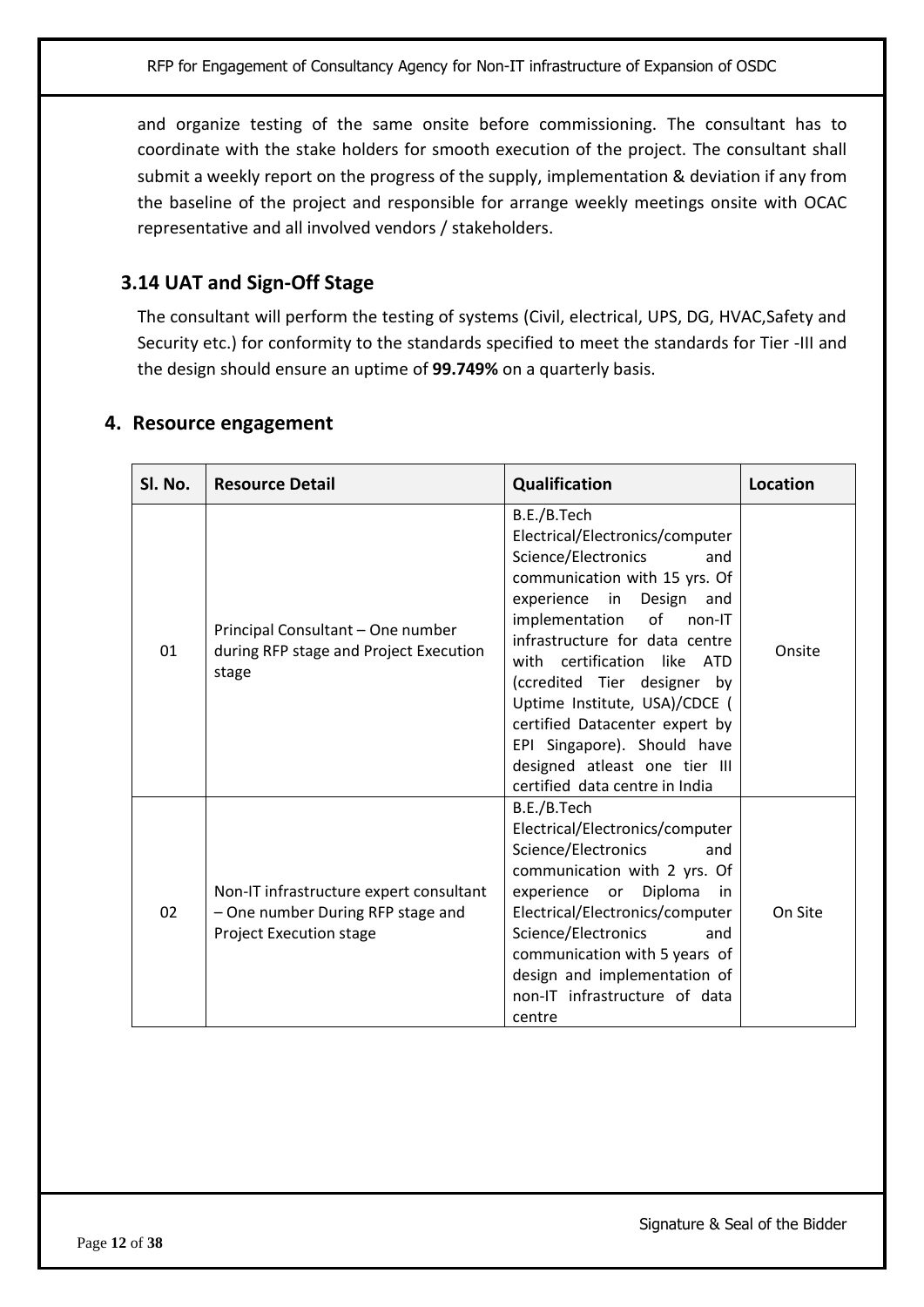٦

### <span id="page-12-0"></span>**5. Eligibility Criteria**

The bidder must possess the requisite experience, strength and capabilities in providing the services necessary to meet the requirements, as described in the tender document. The bidder must also possess the technical know-how and the financial where with all that would be required to successfully build the Data Center and provide support services sought by the OCAC, for the entire period of the contract. The bids must be complete in all respects and should cover the entire scope of work as stipulated in the tender document.

The invitation to bid is open to all bidders who qualify the eligibility criteria are given below:-

### <span id="page-12-1"></span>**5.1 Pre-Qualification Bid Criteria**

| S.No | Clause                                                                                                                                                                                                                                                             | Documents required                                                                                                   |
|------|--------------------------------------------------------------------------------------------------------------------------------------------------------------------------------------------------------------------------------------------------------------------|----------------------------------------------------------------------------------------------------------------------|
| 01   | The bidder should be a company registered<br>under the Companies Act, 1956 since last 5                                                                                                                                                                            | Certificate of incorporation, Certificate of<br>Commencement                                                         |
|      | years.<br>Or                                                                                                                                                                                                                                                       | Certificate consequent to change of name,<br>if applicable has to be submitted.                                      |
|      | Partnership firm registred under LLP Act 2008                                                                                                                                                                                                                      | 1) GSTN registration number                                                                                          |
|      | Or                                                                                                                                                                                                                                                                 | 2) Income Tax registration/ PAN number                                                                               |
|      | Partnership firm under partnership act of<br>1932                                                                                                                                                                                                                  | 3) Income Tax returns for the last three<br>Financial to be submitted till 31/03/2021.                               |
| 02   | Bidder should have experience of data center<br>consulting<br>covering<br>Non-IT<br>physical<br>infrastructure design & consulting for a<br>period exceeding five (5) years as on 31-03-<br>2021.                                                                  | Work<br>Orders<br>Completion-Partial<br>$\prime$<br>completion certificates confirming year<br>and area of activity. |
| 03   | Bidder should have valid ISO 9001:2015                                                                                                                                                                                                                             | Valid Copy of the Certification stating the<br>location and the scope of the certification<br>has to be submitted.   |
|      | Bidder should have experience of consultancy<br>for setting up of minimum one number of<br>Facility build/design/consultancy<br>projects<br>(Tier II or above uptime certified/ TIA 942<br>certified Rated 2 or higher in India during the<br>last five (5) years: | a. Copy of Work Orders / Completion-<br>Partial Completion Certificates / Client<br>Certificates                     |
| 04   | a. One Order Value for consulting/design<br>services for Data Centre/NOC of any State<br>Govt / Central Govt / PSU of value not less<br>than Rs. 16 Lakhs                                                                                                          |                                                                                                                      |
|      | b. Two Order Value for consulting/design<br>services for Data Centre/NOC of any State<br>Govt / Central Govt / PSU of value not less<br>than Rs. 12 Lakhs                                                                                                          |                                                                                                                      |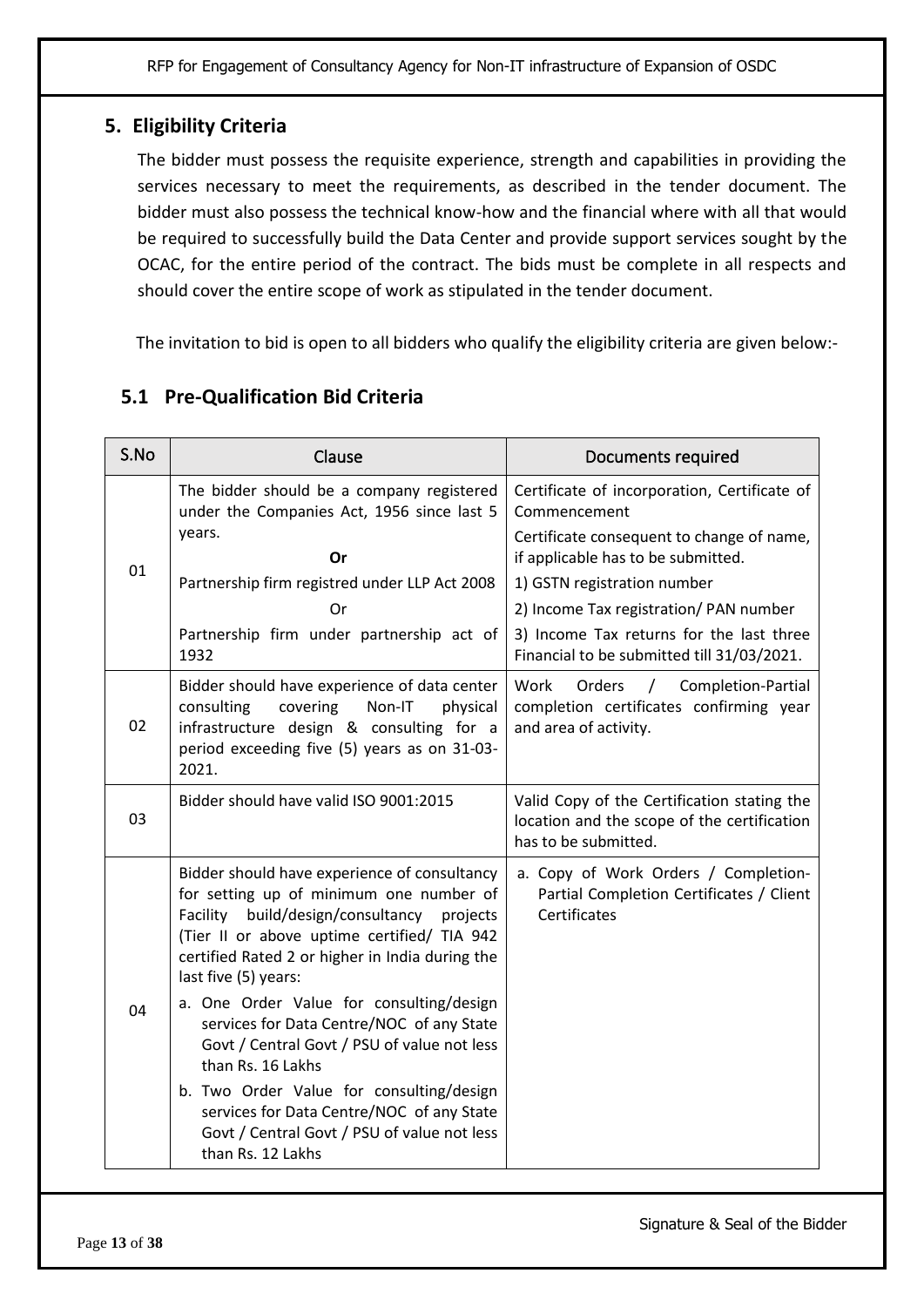|    | c. Three Order Value for consulting/design<br>services for Data Centre/NOC of any State<br>Govt / Central Govt / PSU of value not less<br>than Rs. 8 Lakhs                                                                                                                                                                                                                                                                                                                                                                                                                                                    |                                                                                                                                                                                                                                                                                        |
|----|---------------------------------------------------------------------------------------------------------------------------------------------------------------------------------------------------------------------------------------------------------------------------------------------------------------------------------------------------------------------------------------------------------------------------------------------------------------------------------------------------------------------------------------------------------------------------------------------------------------|----------------------------------------------------------------------------------------------------------------------------------------------------------------------------------------------------------------------------------------------------------------------------------------|
| 05 | The bidder's annual turnover must be<br>minimum Rs 1.0 crore the last three<br>finanacial year ending 31/03/21<br>The bidder should have positive networth for<br>last 3 (three) years ending March 2021                                                                                                                                                                                                                                                                                                                                                                                                      | Chartered Accountant certificate for Net-<br>worth. Net-worth shall exclude<br>any<br>revaluation reserve.<br>Copy of the audited profit and loss<br>account along with audited balance sheet<br>of the company showing turnover of the<br>company for last three (3) financial years. |
| 06 | a) Full-time 10 professional staff engaged in<br>consulting services                                                                                                                                                                                                                                                                                                                                                                                                                                                                                                                                          | Certificate from bidders HR Department<br>for number of<br>qualified professionals<br>employed<br>from<br>by<br>the<br>company<br>authorised signatory.<br>EPFO challan for the emplyees for last 3<br>years.                                                                          |
| 07 | The Bidder shall not be under a Declaration<br>of Ineligibility for corrupt or fraudulent<br>practices or blacklisted with any of the<br>Government agencies.<br>Any Bidder, who was banned in the past by<br>Government of India / any organization<br>under Government of India / any State<br>Government / any organization under any<br>State, shall not be eligible to participate in<br>the tender unless they produce current-dated<br>clearance certificate from the respective<br>authority addressed to the bid inviting<br>authority, in order to be able to participate in<br>the tender process. | Declaration in<br>this<br>regard<br>by<br>the<br>authorized signatory of the bidder on its<br>own letterhead.                                                                                                                                                                          |
| 08 | bidder should<br>office<br>have<br><b>The</b><br>an<br>in<br>Bhubaneswar. However, if the local presence<br>is not there in Bhubaneswar, the bidder<br>should give an undertaking for establishment<br>of an office, within two months of award of<br>the contract.                                                                                                                                                                                                                                                                                                                                           | Proof<br>of<br>Office<br>establishment<br>at<br>Bhubaneswar.                                                                                                                                                                                                                           |

**Note :-** Only bidders qualifying in Pre-Qualification evaluation would be considered for the technical evaluation as per below criteria.

### <span id="page-13-0"></span>**5.2 Technical Bid Evaluation Criteria**

In order to determine whether the bidders are qualified and whether the technical aspects are substantially responsive to the requirements set forth in the bidding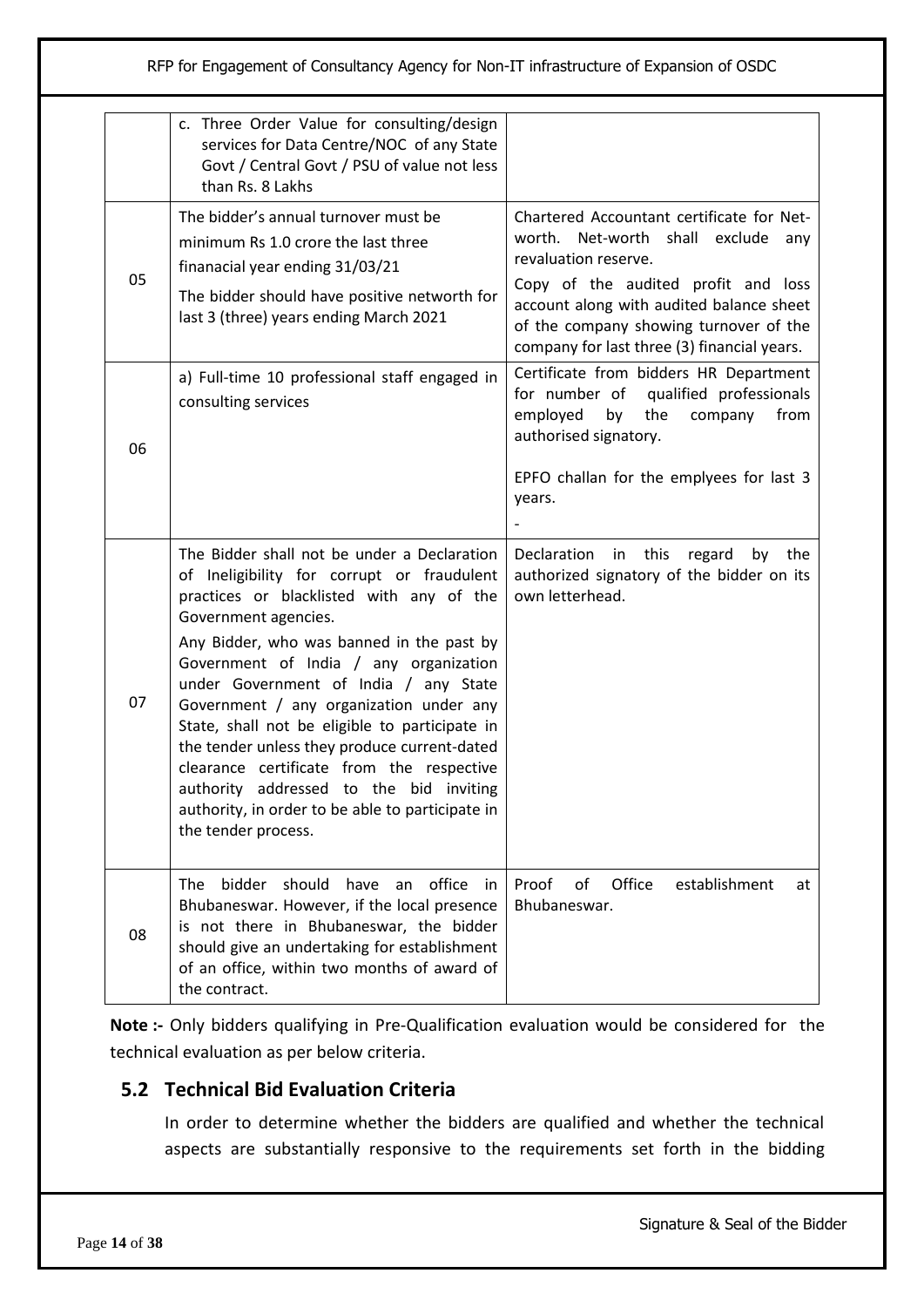٦

documents, the **Tendering Authority** will examine the information supplied by the Bidders and shall award points to the bidders on the basis of the following parameter.

| SI. No           | <b>Parameter</b>                                                                                                                                                                                                                                                                                                                                                                                                                                                                                                                                                                                                                                                                                                                                                                                                                             | <b>Documents required</b>                                                                                                                                                                                                                                                                                    | <b>Maximum</b><br><b>Score</b> |
|------------------|----------------------------------------------------------------------------------------------------------------------------------------------------------------------------------------------------------------------------------------------------------------------------------------------------------------------------------------------------------------------------------------------------------------------------------------------------------------------------------------------------------------------------------------------------------------------------------------------------------------------------------------------------------------------------------------------------------------------------------------------------------------------------------------------------------------------------------------------|--------------------------------------------------------------------------------------------------------------------------------------------------------------------------------------------------------------------------------------------------------------------------------------------------------------|--------------------------------|
| $\mathbf{1}$     | Past relevant experience in the following<br>work of consultancy in last 5 years ending<br>last day of the month previous to one in<br>which RFP are invited. (Max.- 40 marks)                                                                                                                                                                                                                                                                                                                                                                                                                                                                                                                                                                                                                                                               |                                                                                                                                                                                                                                                                                                              | 40                             |
| 1(a)             | <b>Bidder</b><br>should<br>have<br>of<br>experience<br>consultancy for setting up of minimum one<br>of<br>number<br>Facility<br>build/design/consultancy projects (Tier II or<br>above uptime certified/ TIA 942 certified<br>Rated 2 or higher in India during the last<br>five (5) years:<br>Order<br>Value<br>for<br>One<br>a.<br>consulting/design services for Data<br>Centre/NOC of any State Govt /<br>Central Govt / PSU of value not less<br>than Rs. 16 Lakhs<br>for<br>Two<br>Order<br>Value<br>b.<br>consulting/design services for Data<br>Centre/NOC of any State Govt /<br>Central Govt / PSU of value not less<br>than Rs. 12 Lakhs<br>Three<br>Order<br>Value<br>for<br>$\mathsf{c}$ .<br>consulting/design services for Data<br>Centre/NOC of any State Govt /<br>Central Govt / PSU of value not less<br>than Rs. 8 Lakhs | One order of value more than<br>16 lakhs or two order of value<br>more than 12 lacs or three<br>order of value more than 8<br>$lacs = 10 marks$<br>More than One order of more<br>than 16 lakhs or More than<br>two order of more than 12<br>lacs or More than three order<br>of more than 8 lacs = 20 marks |                                |
| 1 <sub>(b)</sub> | <b>Experience of providing Consultancy</b><br>services for the State Govt / Central Govt /<br>PSU in the state of Odisha of value not less<br>than Rs. 8 Lakhs                                                                                                                                                                                                                                                                                                                                                                                                                                                                                                                                                                                                                                                                               | > 1 Projects = 20 Marks<br>1 Projects = 15 Marks                                                                                                                                                                                                                                                             |                                |
| $\overline{2}$   | Gross Revenue from non-IT<br>consultancy/design services (Max.- 10<br>marks) in last 2 years ending 31.03.2022.<br>(work order details to be furnished)                                                                                                                                                                                                                                                                                                                                                                                                                                                                                                                                                                                                                                                                                      | Minimum $1$ Cr = 7 Marks<br>More than $1 Cr = 10$ Marks                                                                                                                                                                                                                                                      | 10                             |
| 3                | Presentation (Max.- 25 marks)<br>Understanding of the objectives of<br>i.<br>the assignment-5 marks<br>Completeness and responsiveness-<br>ii.                                                                                                                                                                                                                                                                                                                                                                                                                                                                                                                                                                                                                                                                                               | Approach & Methodology                                                                                                                                                                                                                                                                                       | 25                             |

֦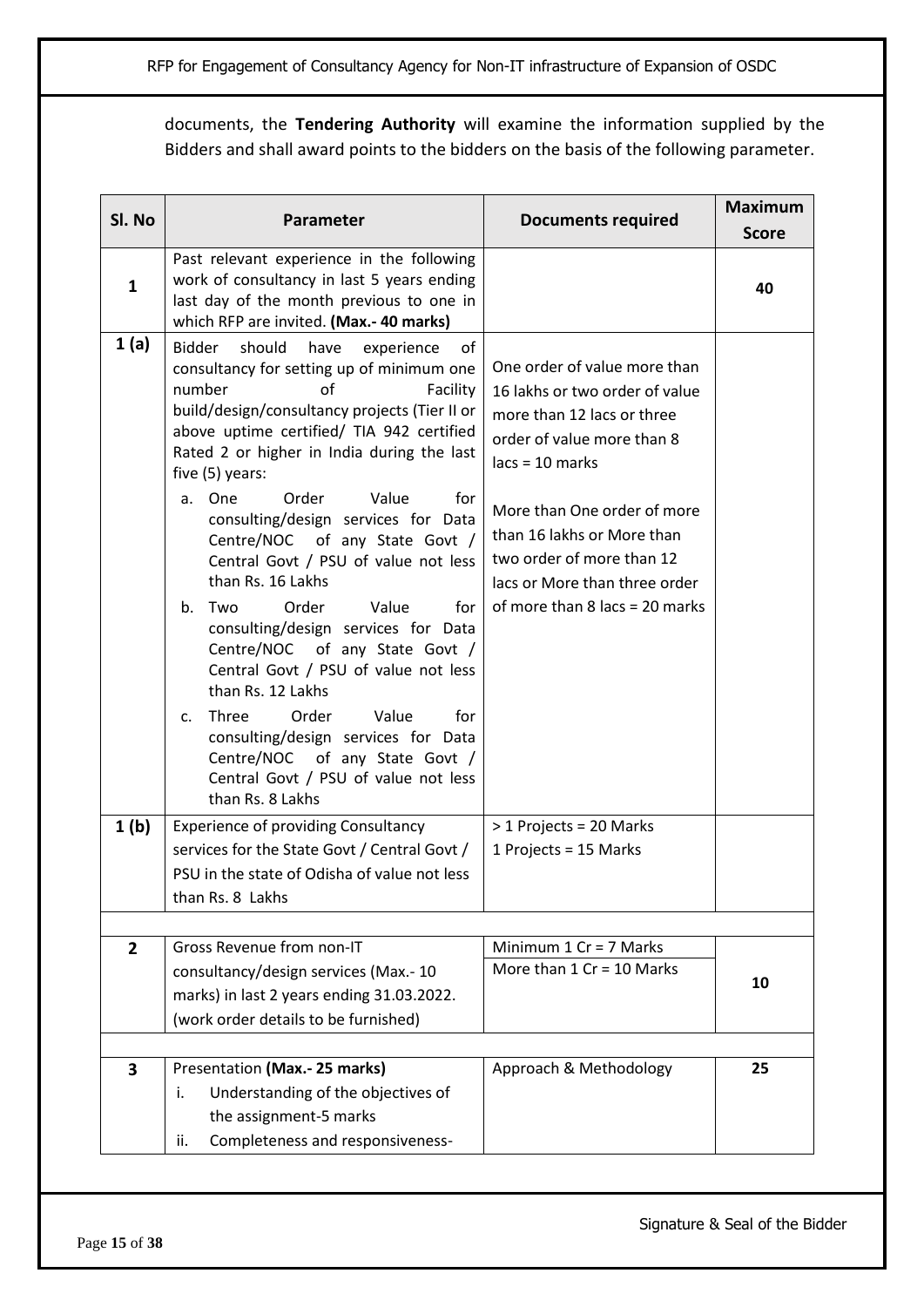|      | 5Marks<br>Demonstration of understanding of<br>iii.<br>the Department's requirements-<br>10Marks<br>Project work break down structure-<br>iv.<br>5Marks<br>Documentation<br>should<br>Note:<br>be<br>submitted                                                                                                                                                                                                                                                                                                                                                                                                         |                                                                                      |     |
|------|------------------------------------------------------------------------------------------------------------------------------------------------------------------------------------------------------------------------------------------------------------------------------------------------------------------------------------------------------------------------------------------------------------------------------------------------------------------------------------------------------------------------------------------------------------------------------------------------------------------------|--------------------------------------------------------------------------------------|-----|
| 4    | Resource Criteria- (Max 25 Marks)                                                                                                                                                                                                                                                                                                                                                                                                                                                                                                                                                                                      |                                                                                      | 25  |
| 4(a) | Principal Consultant (Max.- 25 marks)<br>B.E./B.Tech<br>Electrical/Electronics/computer<br>Science/Electronics and communication<br>with 15 yrs. Of experience in design and<br>implementation of non-IT infrastructure for<br>data centre with certification like ATD<br>(ccredited Tier designer by Uptime<br>Institute, USA)/CDCE ( certified Datacenter<br>expert by EPI Singapore). Should have<br>designed atleast one tier III certified data<br>centre in India.<br>Note:- In case agency doesn't have<br>required certification, has to submit the<br>certification within one month of award of<br>contract. | $>15$ Years of experience = 20<br>Marks<br>$=<$ 15 Years of experience =<br>15 Marks |     |
| 4(b) | Non-ITInfrastructure Expert(Max.-5 marks)<br>B.E./B.Tech<br>Electrical/Electronics/computer<br>Science/Electronics and communication<br>with 2 yrs. Of experience or Diploma in<br>Electrical/Electronics/computer<br>Science/Electronics and communication<br>with 5 years of design and implementation<br>of non-IT infrastructure of data centre                                                                                                                                                                                                                                                                    | >5 Years of experience = 5<br>Marks<br>$=<$ 5 years of experience $=$<br>2Marks      |     |
|      | <b>Total</b>                                                                                                                                                                                                                                                                                                                                                                                                                                                                                                                                                                                                           |                                                                                      | 100 |

**Note :-** As a part of **Technical Qualification Process**, those bidders who have scored >=70 marks would be considered for opening of commercial bid.

### <span id="page-15-0"></span>**5.3 Award of Contract**

OCAC will award the contract to the successful bidder whose proposal has been determined to be substantially responsive as per the process outlined above. The bidder with the lowest price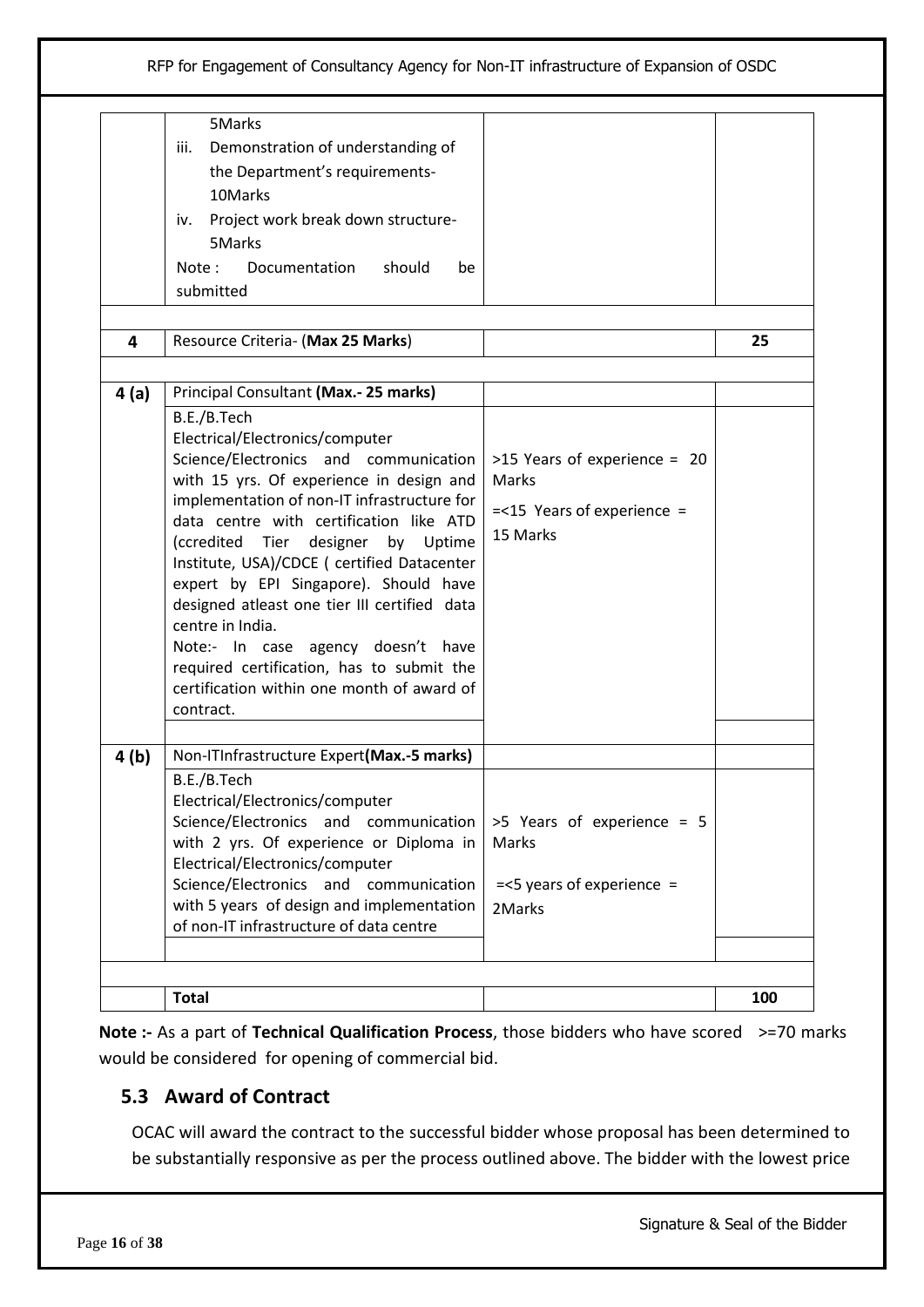٦

quote shall be considered as L1 and award of the contract shall be made to the bidder with the lowest cost (L1). If the L1 bidder refuses / fails to accept the Work Order within Ten days, the next higher responsive bidder (L2) will be proposed to accept the Work Order at the rates offered by the lowest bidder (L1). If L1 bidder refuses / fails at any stage of contract, the entire work can be given to the L2 bidder at L1 rate. OCAC reserves the right to negotiate specifications, prices during evaluation if found necessary.

#### <span id="page-16-0"></span>**5.4 Signing of Contract**

After the OCAC notifies the successful bidder that its proposal has been accepted, OCAC shall enter into a contract within thirty (30) days of the award of the contract or within such extended period, as may be specified by the Authorized Representative of OCAC, incorporating all clauses and the proposal of the bidder with the successful bidder and the draft Service Level Agreement (SLA) will be provided as a separate document.

#### <span id="page-16-1"></span>**5.5 Failure to Agree with the Terms and Conditions of the RFP**

Failure of the successful bidder to agree with the Draft Service Level Agreement (SLA) and Terms & Conditions of the RFP shall constitute sufficient grounds for the annulment of the award. In such case OCAC may award the contract to the next best value bidder or call for new proposals from the interested bidders. In such a case, the OCAC shall forfeit the EMD of the successful bidder**.**

| SI.No.        | <b>Activity</b>                                              | <b>Mile stone</b>                                                                                                                                                                                                                 |
|---------------|--------------------------------------------------------------|-----------------------------------------------------------------------------------------------------------------------------------------------------------------------------------------------------------------------------------|
|               | <b>Pre RFP Stage</b>                                         | 2 Weeks from date of issue of Purchase Order to the<br>Consultant. Submission of budget & DPR.                                                                                                                                    |
| $\mathcal{P}$ | <b>Bid process management Stage</b>                          | 3 Weeks from approval of Budget and DPR, submission of<br>RFP document with drawings and publication of RFP.<br>10 Weeks from date of aproval of RFP. Assisting OCAC for<br>extending support for selection of system integrator. |
| 3             | <b>Project Implementation and</b><br><b>Monitoring Stage</b> | 30 Weeks from date of Purchase Order to the System<br>integrator.                                                                                                                                                                 |
| 4             | <b>UAT and Sign-off</b>                                      | 6 Weeks from date of Purchase Order to the System<br>integrator.                                                                                                                                                                  |

#### <span id="page-16-2"></span>**5.6 Time lines for completion of project**

**Note :-** In case the project is not completed in time due to delay solely by the cosnulting agency, penalty of 0.5% per week maximum upto 10 weeks will be applicable. After that Odisha Computer Application Centre (OCAC) will be free to cancel the contract .

#### <span id="page-16-3"></span>**5.7 Prices**

The Bidder shall quote a fixed price for the entire project on a single responsibility basis. The successful bidder is held responsible for the overall deliverables during the period of contract.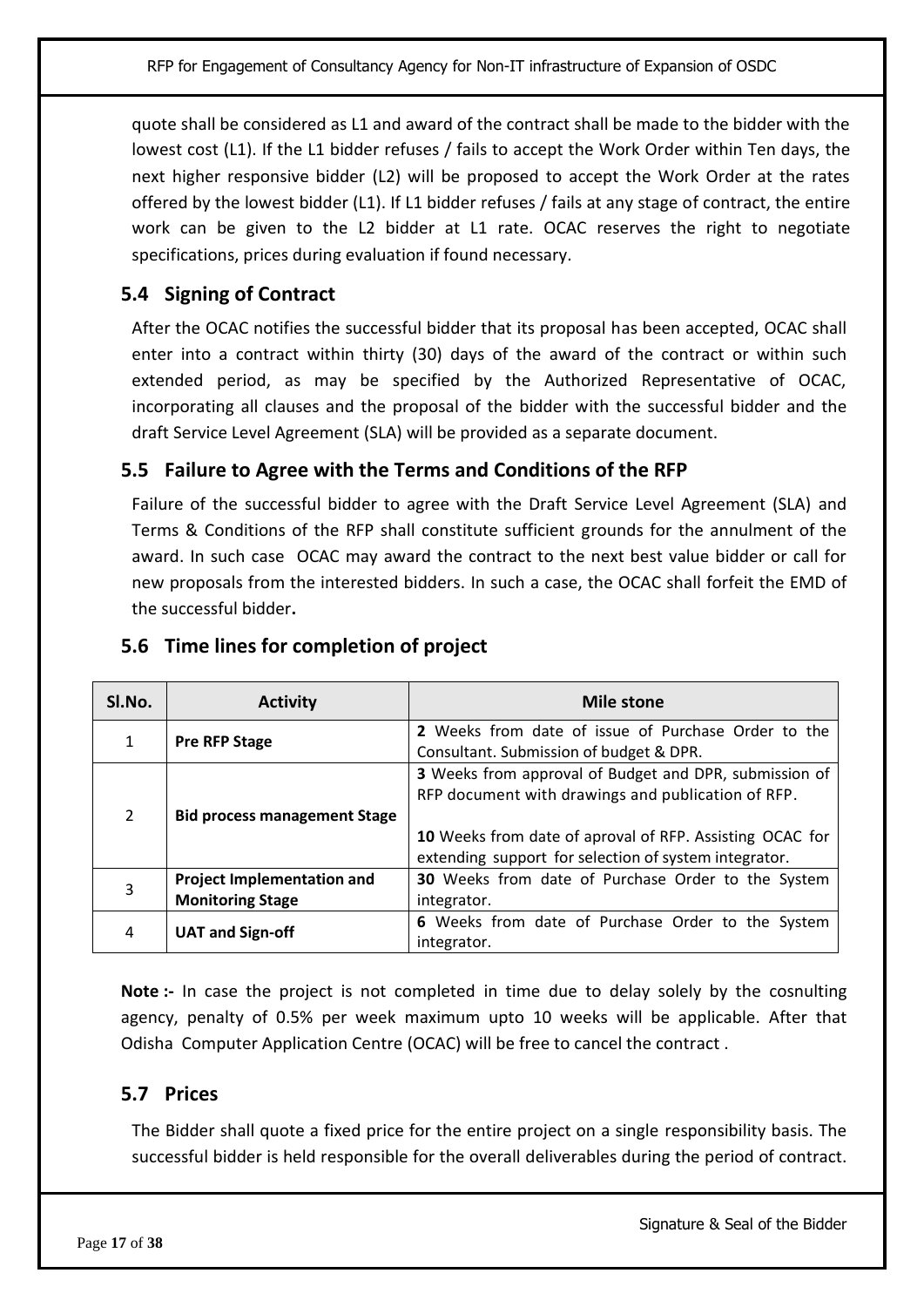٦

The Contract price shall be the only payment, payable by OCAC to the Successful Bidder for completion of the contractual obligations by the Successful Bidder under the Contract, subject to the terms of payment specified in the Contract. The total price inclusive of taxes and duties will be considered for evaluation. So, the bidder must mention the base price and the tax component separately. The prices once offered must remain firm and must not be subject to escalation for any reason whatsoever within the period of the project.

### <span id="page-17-0"></span>**5.8 Billing**

Billing is to be done in the name of Odisha Computer Application Centre, Plot No.-N1/ 7D, Acharya Vihar Square, RRL Post Office, Bhubaneswar -751013.

### <span id="page-17-1"></span>**5.9 Payment Terms**

The Payment shall be made after making necessary deductions of applicable taxes and the complete payment schedule to the vendor shall be as follows:-

| SI.No.         | <b>Milestone</b>                                                                                                                                                                    | Payment (%)                |
|----------------|-------------------------------------------------------------------------------------------------------------------------------------------------------------------------------------|----------------------------|
| $\mathbf{1}$   | Completion of pre RFP                                                                                                                                                               | 10 % of the contract value |
|                | Completion of bid process mmangement<br>stage with selection of system ingetrator or<br>15 weeks from the date of work order,<br>whichever is earlier.                              | 40% of the contract value  |
| $\overline{2}$ | By end of 10 weeks of Project Management<br>and Monitoring until the completion of the<br>Project. (start date fo this milstone will be<br>date of work order to System Integrator) | 10 % of the contract value |
| 3              | By end of 20 weeks of Project Management<br>and Monitoring until the completion of the<br>Project. (start date fo this milstone will be<br>date of work order to System Integrator) | 10 % of the contract value |
| 4              | By end of 30 weeks of Project Management<br>and Monitoring until the completion of the<br>Project. (start date fo this milstone will be<br>date of work order to System Integrator) | 10 % of the contract value |
| 3              | UAT and Sign-Off                                                                                                                                                                    | 20 % of the contract value |

### <span id="page-17-3"></span><span id="page-17-2"></span>**5.10 Key Requirements of the Bid**

### **5.10.1 Right to Accept Any Proposal and To Reject Any or All Proposal (s)**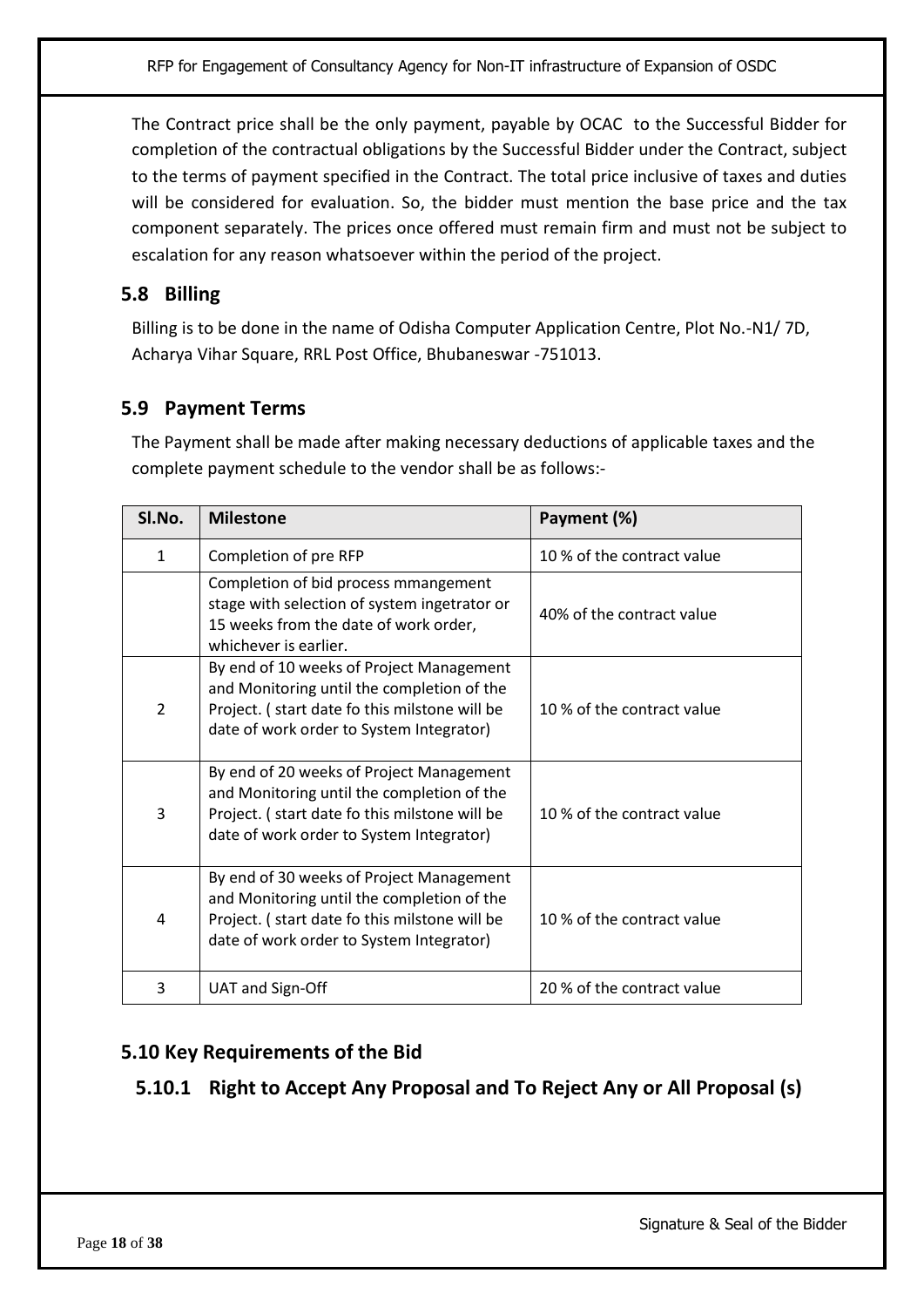٦

- a) OCAC reserves the right to accept or reject any proposal at any time prior to the award of contract, without thereby incurring any liability to the affected bidder or bidders or any obligation to inform the affected bidder or bidders of the grounds for such action.
- b) OCAC makes no commitments, express or implied, that this process will result in a business transaction with anyone.
- c) The submission of RFP does not constitute an offer by OCAC. The bidder's participation in this process may result in selecting the bidder to engage towards execution of the contract.
- d) The type of services indicated in this RFP are indicative and may change as per the actual requirement.

#### <span id="page-18-0"></span>**5.10.2 Bid Security Declaration**

Bid Security Exemption Declaration (for Non – Submission of EMD / Bid Security) as per the requisite format in this bid as per the annexure attached.

### <span id="page-18-1"></span>**5.10.3 Performance Bank Guarantee**

- a) An unconditional and irrevocable Bank Guarantee equivalent to **3%** of the cost of project from any nationalized bank in the prescribed format in favor of the Odisha Computer Application Centre shall be submitted by the successful bidder within **15 days** of issue of work order.
- b) Failure of submission PBG within the specified time period may lead to cancel the Work Order
- c) The Bank Guarantee shall be valid till completion of all the contractual obligations.
- d) In the event of the bidder being unable to service the contract for whatever reason, OCAC would evoke the PBG. OCAC shall notify the Bidder in writing of the exercise of its right to receive such compensation within **14 days,** indicating the contractual obligation(s) for which the Bidder is in default.

#### <span id="page-18-2"></span>**5.10.4 Pre-Bid Queries**

- a) OCAC shall hold a pre-bid meeting with the prospective bidders on scheduled date at OCAC premises or through Video Web Conference.
- b) The Bidders will have to ensure that their queries for Pre-Bid meeting should reach in e-mail id – **osdc@ocac.in , sk.bhol@nic.in** and **https://enivida.odisha.gov.in/** only on or before the scheduled timeline. Queries submitted after the scheduled date and time, shall not be accepted.
- c) The queries should necessarily be submitted in the following format:.

| Company<br><b>Name</b> | <b>Person Name</b> | <b>Designation, e-Mail, Contact Number</b> |
|------------------------|--------------------|--------------------------------------------|
|                        |                    |                                            |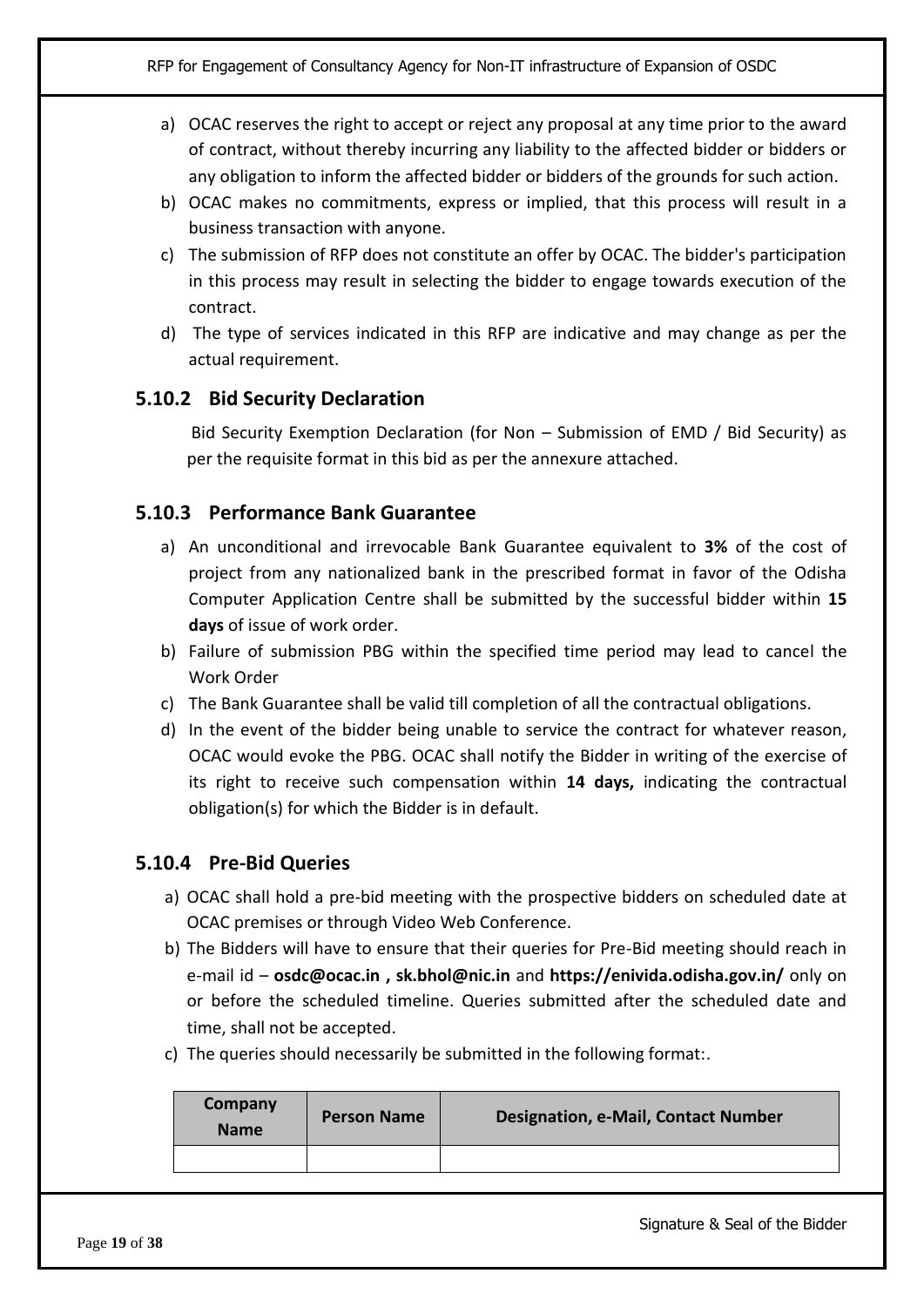| Page No. | <b>Section</b> | <b>Sub-Section</b> | <b>Clarification</b> | <b>Remarks</b> |
|----------|----------------|--------------------|----------------------|----------------|
|          |                |                    |                      |                |
|          |                |                    |                      |                |
|          |                |                    |                      |                |
|          |                |                    |                      |                |

d) OCAC shall not be responsible for ensuring that the bidder's queries have been received by them. Any requests for clarifications after the indicated date and time shall not be entertained by OCAC.

### <span id="page-19-0"></span>**5.10.5 Responses to Pre-Bid Queries and Issue of Corrigendum**

- a) OCAC will endeavor to provide timely response to all valid queries. However, OCAC makes no representation or warranty as to the completeness or accuracy of any response made in good faith, nor does OCAC undertake to answer all the queries that have been posed by the bidders.
- b) At any time prior to the last date for receipt of bids, OCAC may, for any reason, modify the RFP Document by a corrigendum.
- c) The Corrigendum (if any) & clarifications to the queries from all bidders will be posted on the websites www.ocac.in, www.odisha.gov.in and https://enivida.odisha.gov.in/.
- d) Any such corrigendum shall be deemed to be incorporated into this RFP.
- e) In order to provide prospective Bidders reasonable time for taking the corrigendum into account, OCAC may, at its discretion, extend the last date for the receipt of Proposals.

### <span id="page-19-1"></span>**5.10.6 Authentication of Bids**

The RFP document shall be accompanied by an Authorization Letter as per the prescribed format (power-of-attorney )in the name of the authorized signatory of the proposal.

### <span id="page-19-2"></span>**5.10.7 Language**

The proposal shall be filled by the bidder in English language only.

### <span id="page-19-3"></span>**5.10.8 Insurance**

The Consultant shall take and maintain at their own cost, insurance coverage against the risks of their personnel and properties relating to this assignment.

### <span id="page-19-4"></span>**5.10.9 IT Act**

Besides the terms and conditions stated in this document, the contract shall also be governed by the overall acts and guidelines as mentioned in IT Act 2000 and subsequent amendments, and any other guideline issued by State from time to time.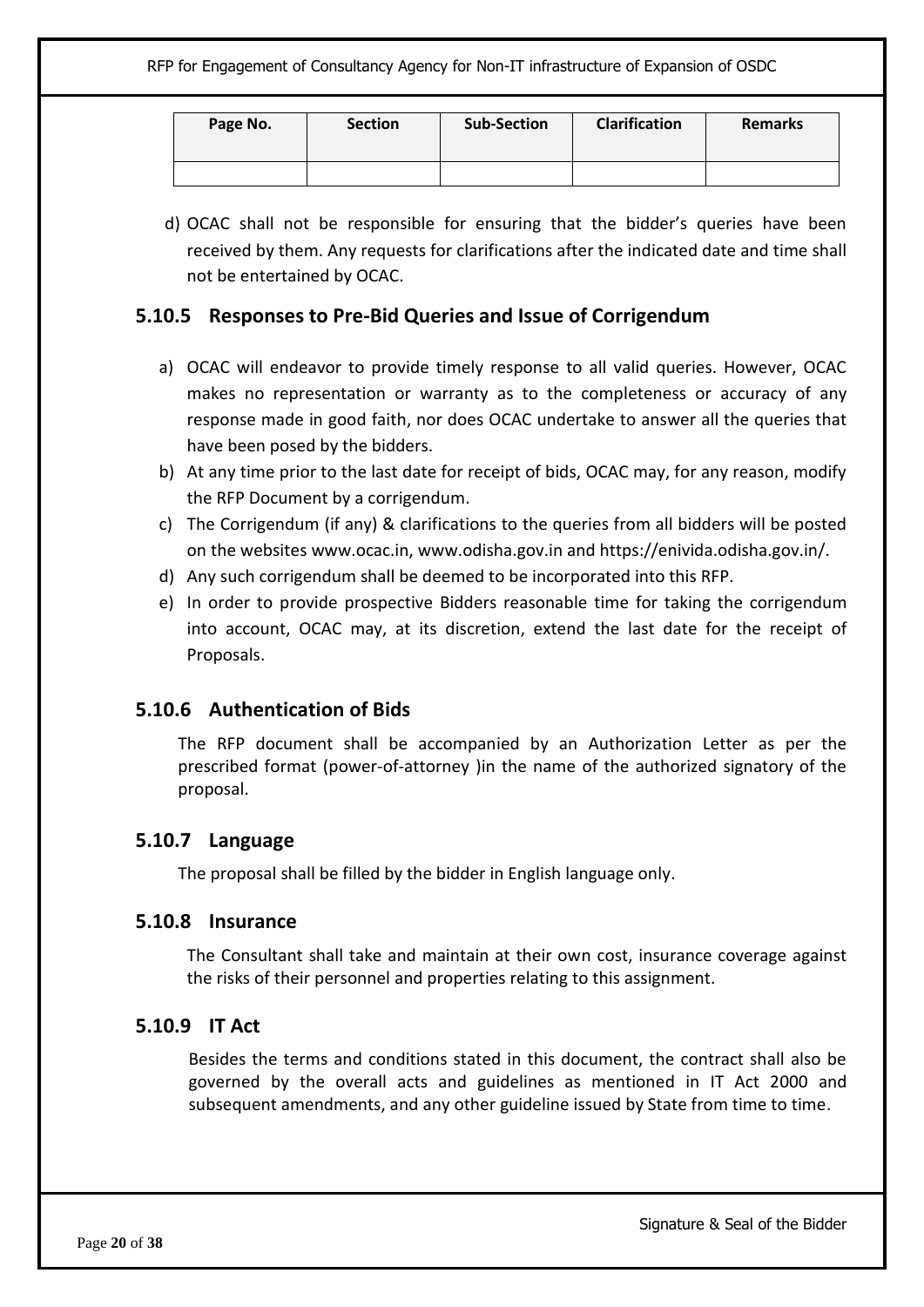٦

֦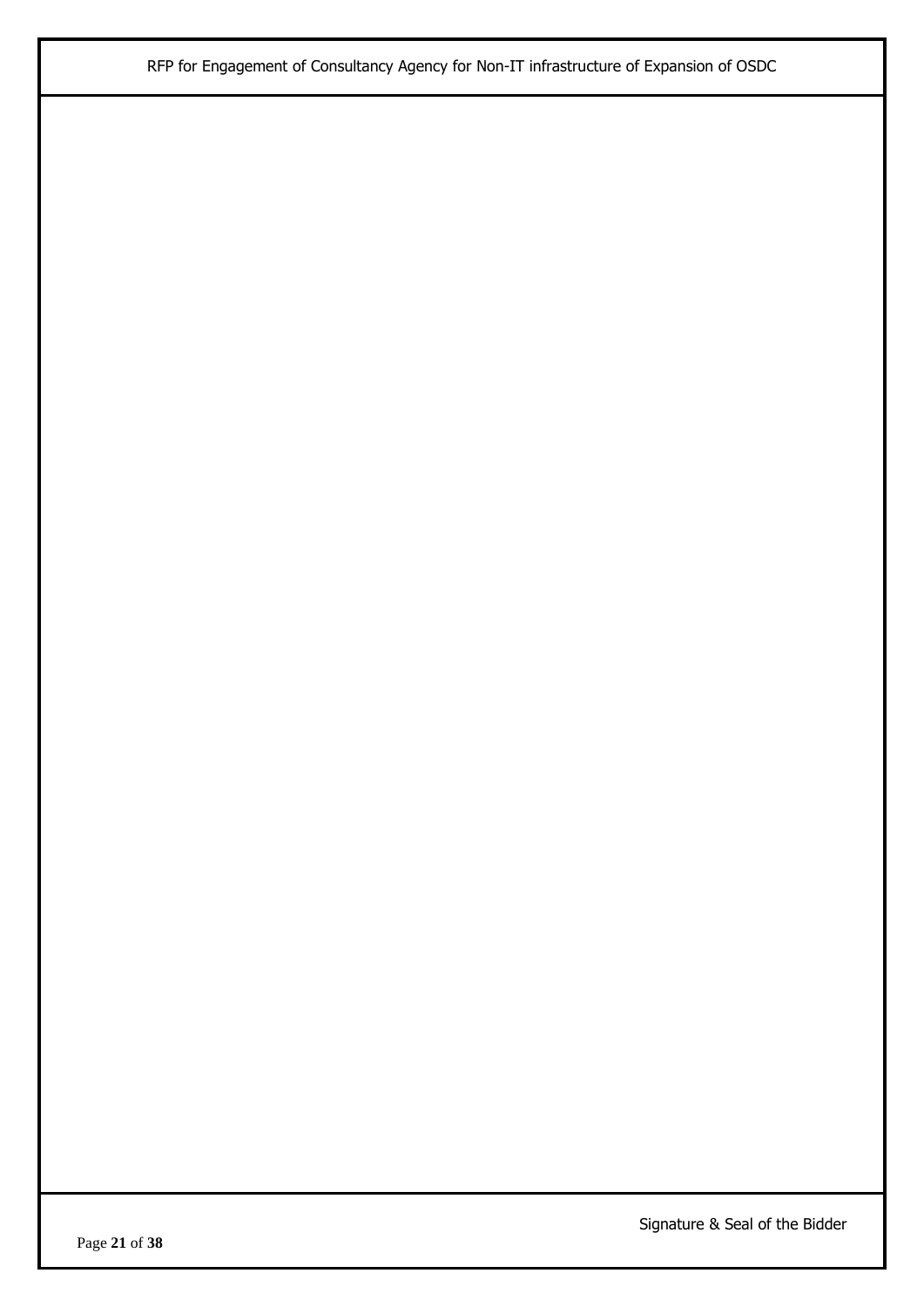٦

### <span id="page-21-0"></span>**5.10.10 Confidentiality**

The Bidder shall not use or disclose to any third party, except for the purpose of the observance of these terms and conditions any confidential information of OCAC & OSDC.

### <span id="page-21-1"></span>**5.10.11 Dispute Resolution**

- Any dispute or difference, whatsoever, arising between the parties to this agreement arising out of or in relation to this agreement shall be amicably resolved by the Parties through mutual consultation, in good faith and using their best endeavours. Parties, on mutual consent, may refer a dispute to a competent individual or body or institution or a committee of experts appointed By OCAC (Nodal Authority) for such purpose and abide by the decisions thereon.
- On non settlement of the dispute, same shall be referred to the commissioner-cumsecretary to Government, IT department, and Government of Odisha for his decision and the same shall be binding on all parties, unless either party makes a reference to arbitration proceedings, within sixty days of such decision.
- Such arbitration shall be governed in all respects by the provision of the Arbitration and Conciliation Act, 1996 or later and the rules framed there under and any statutory modification or re-enactment thereof. The arbitration proceeding shall be held in Bhubaneswar, Odisha.

#### <span id="page-21-2"></span>**5.10.12 Failure to Agree with the Terms and Conditions of the RFP**

Failure of the successful bidder to agree with the Legal Agreement and Terms & Conditions of the RFP shall constitute sufficient grounds for the annulment of the award, in such event OCAC may award the contract to the next best value bidder or call for new proposals from the interested bidders.

<span id="page-21-3"></span>In such a case, OCAC shall invoke the PBG of the most responsive bidder

### **5.10.13 Completeness of Tender**

The Bidder is expected to examine all instructions, forms, terms, conditions and deliverables in the Tender Documents. Failure to furnish all information required by the tender documents or submission of a tender offer not substantially responsive in every respect to the tender documents will be at the Bidder 's risk and may result in rejection of its tender offer. The tender offer is liable to be rejected outright without any intimation to the Bidder if complete information as called for in the tender document is not given therein, or if particulars asked for in the Forms / Performa in the tender are not fully furnished.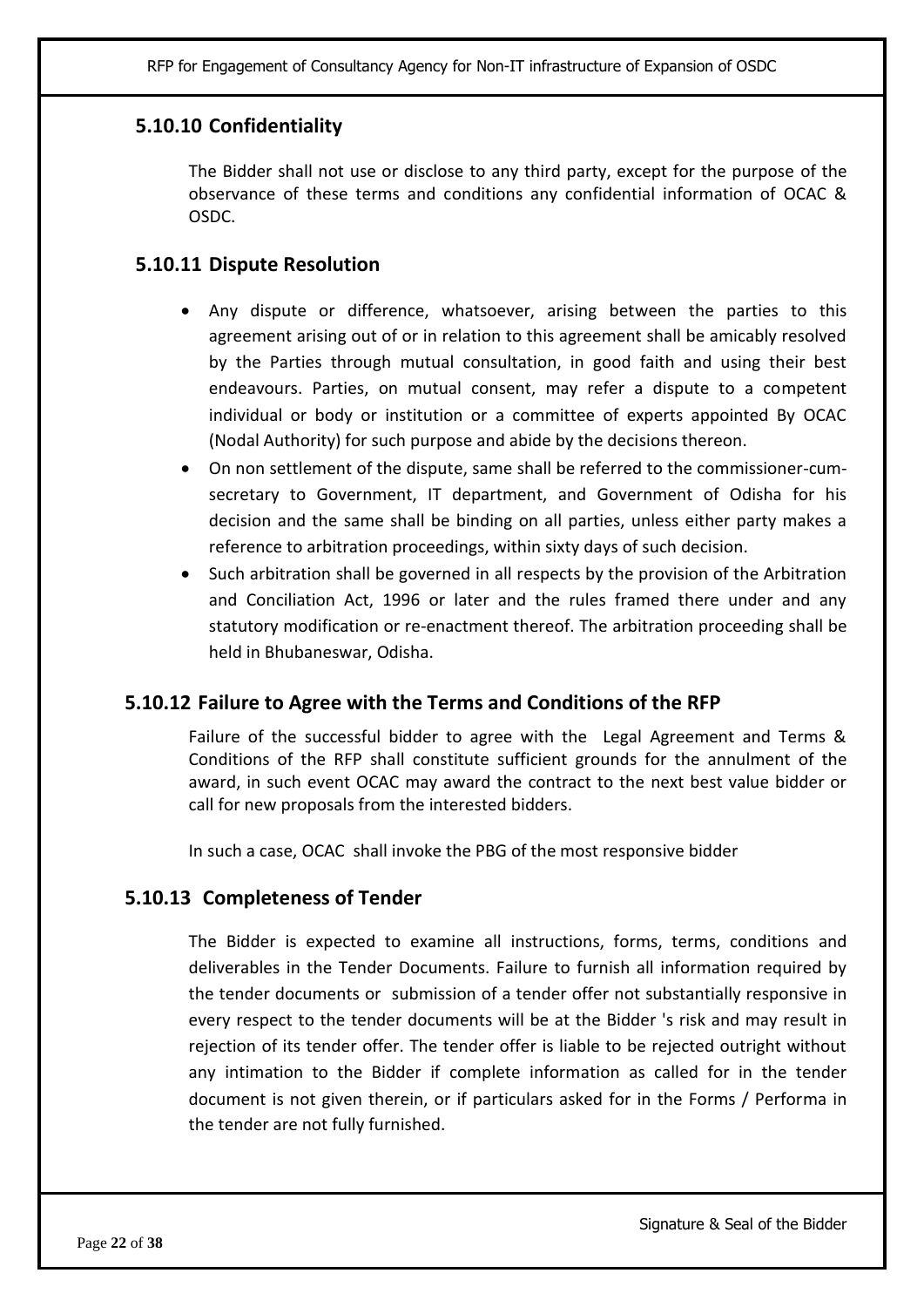#### <span id="page-22-0"></span>**5.10.14 Clarifications on using e-Nivida Portal**

٦

- i. Any queries relating to the tender document and the terms and conditions should be addressed to the Tender Inviting Authority for a tender or the relevant contact person indicated in the tender.
- ii. Any queries relating to the process of online bid submission or queries relating to e-tender Portal in general may be directed to the Helpdesk Support. Please feel free to contact e-Nivida Helpdesk (as given below) for any query related to etendering.

#### **Phone No.: 011-49606060**

**Mail id: odishaenivida@gmail.com**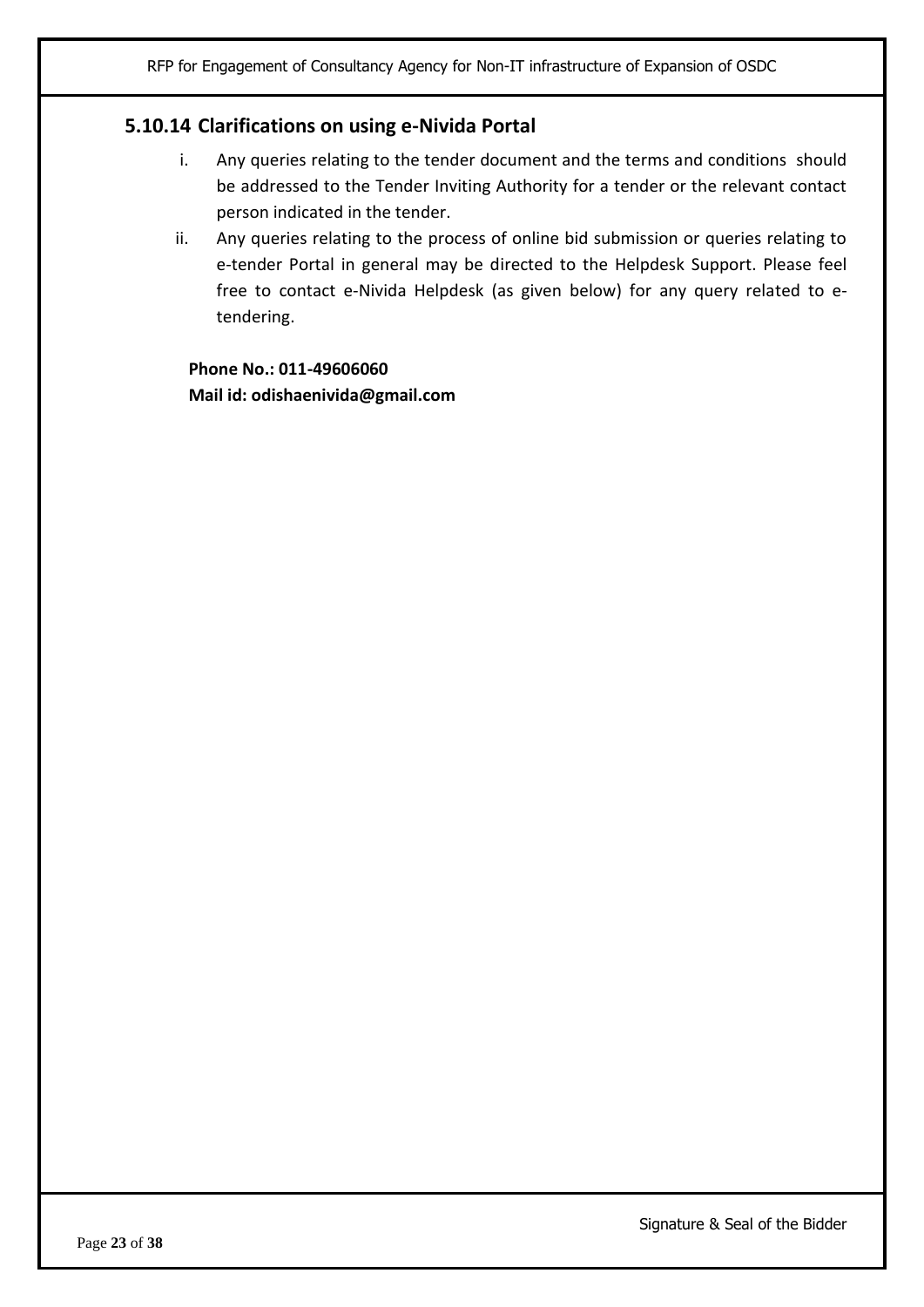<span id="page-23-0"></span>

Page **24** of **38**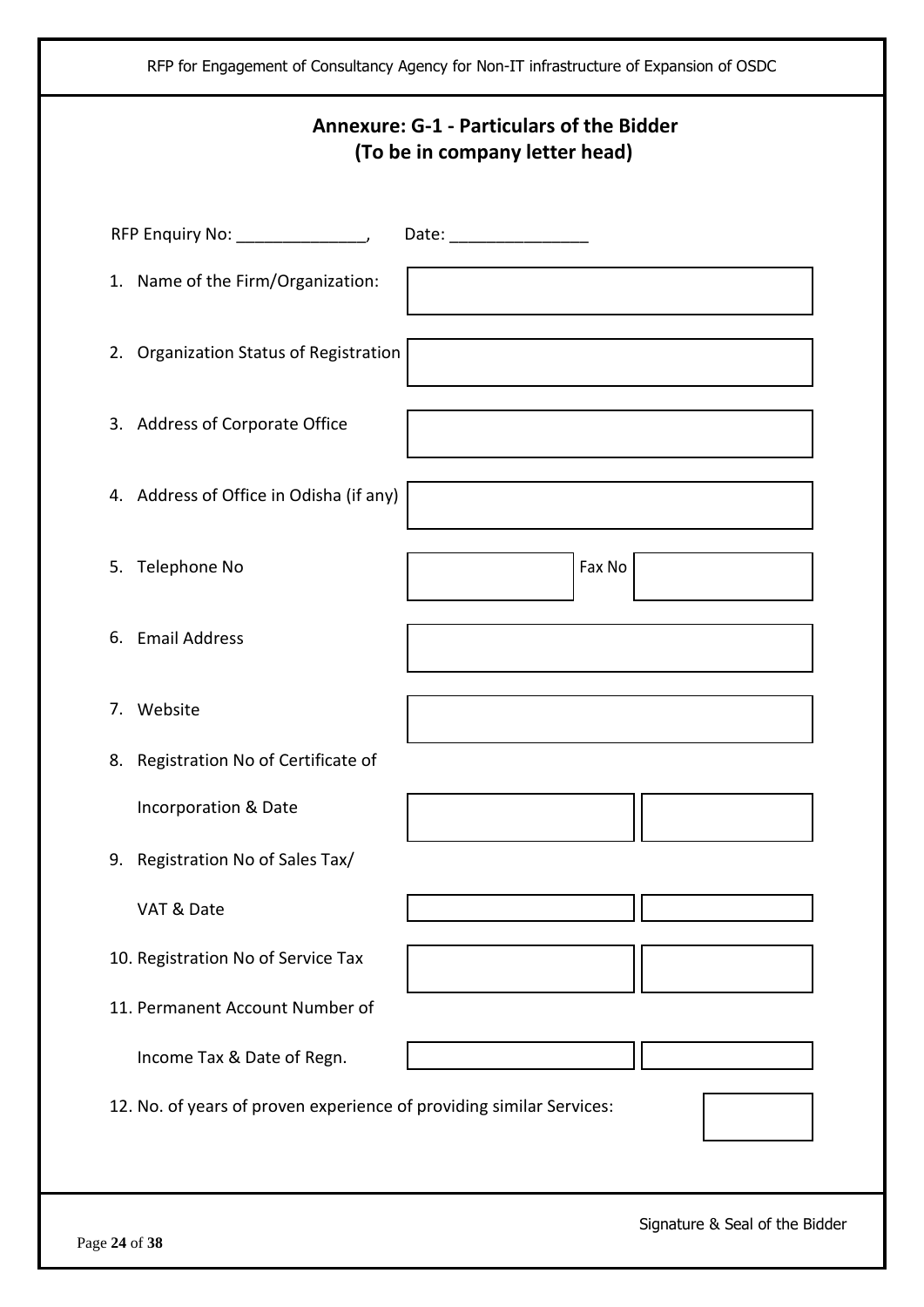<span id="page-24-0"></span>

| RFP for Engagement of Consultancy Agency for Non-IT infrastructure of Expansion of OSDC                                                                              |                         |  |  |  |
|----------------------------------------------------------------------------------------------------------------------------------------------------------------------|-------------------------|--|--|--|
| Annexure: G-2 - Self declaration of not be under Ineligibility for corrupt and<br>fraudulent practice                                                                |                         |  |  |  |
| (To be in company letter head)                                                                                                                                       |                         |  |  |  |
|                                                                                                                                                                      |                         |  |  |  |
|                                                                                                                                                                      |                         |  |  |  |
| To                                                                                                                                                                   |                         |  |  |  |
| The General Manager (Admn.)<br>Odisha Computer Application Centre,<br>OCAC Building, Plot No. N-1/7-D<br>Acharya Vihar Square, RRL Post Office<br>Bhubaneswar-751013 |                         |  |  |  |
| Sir/Madam,                                                                                                                                                           |                         |  |  |  |
|                                                                                                                                                                      |                         |  |  |  |
| Land Me hereby declare that our firm/organization/company (1) / We hereby declare that our firm/organization/company                                                 |                         |  |  |  |
| is having unblemished past record and have not been declared                                                                                                         |                         |  |  |  |
| blacklisted by any Central/State Government/PSU institution and there has been no pending                                                                            |                         |  |  |  |
| litigation with any government department on account of similar services. I/We further declare that                                                                  |                         |  |  |  |
| our company has not defaulted in executing any Government order in the past.                                                                                         |                         |  |  |  |
|                                                                                                                                                                      |                         |  |  |  |
| Signature of witness                                                                                                                                                 | Signature of the Bidder |  |  |  |
| Date:                                                                                                                                                                | Date:                   |  |  |  |
| Place:                                                                                                                                                               | Place:                  |  |  |  |
|                                                                                                                                                                      |                         |  |  |  |
|                                                                                                                                                                      |                         |  |  |  |
|                                                                                                                                                                      |                         |  |  |  |
|                                                                                                                                                                      |                         |  |  |  |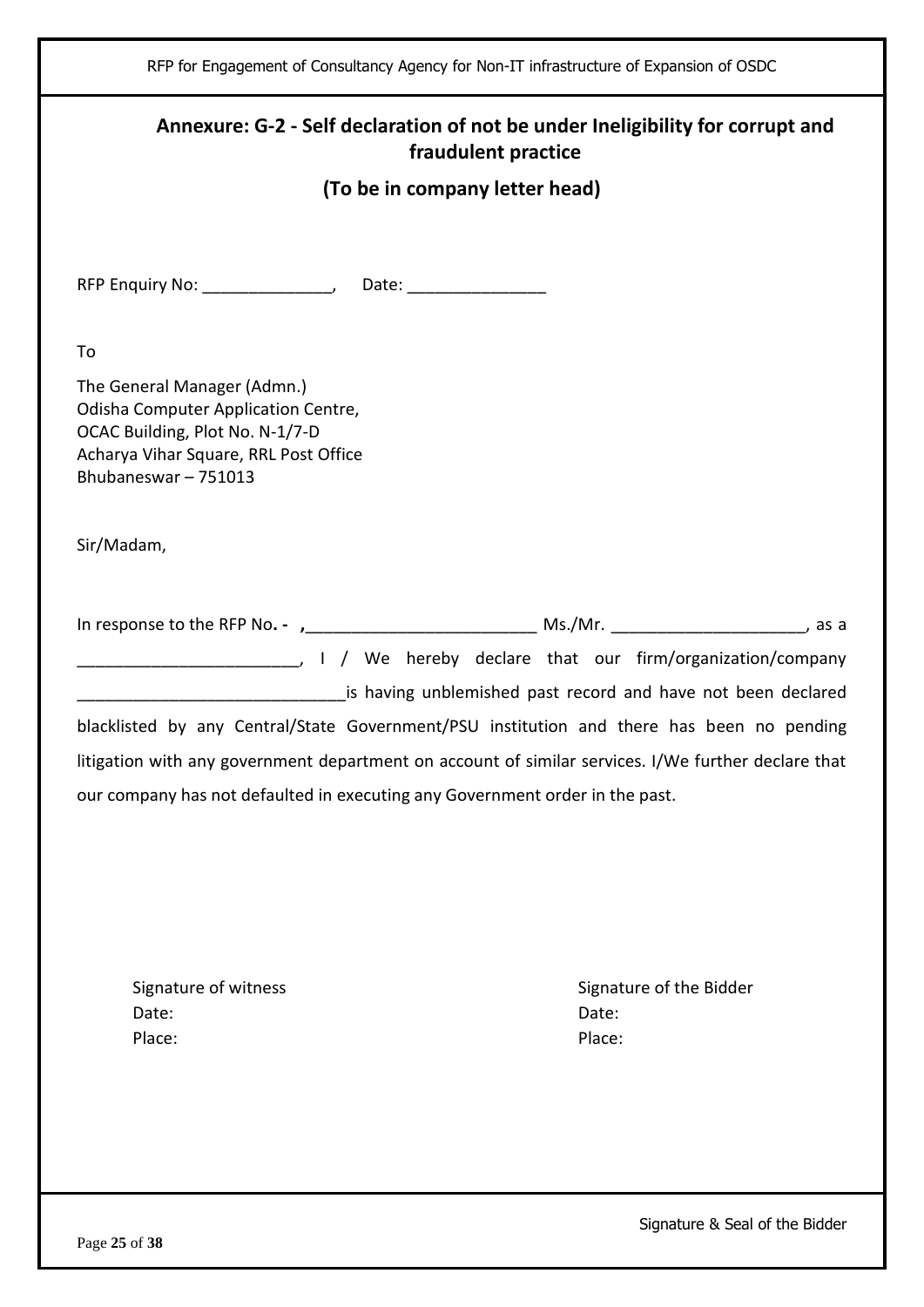<span id="page-25-0"></span>

|                                                                                                                                                                      | RFP for Engagement of Consultancy Agency for Non-IT infrastructure of Expansion of OSDC |                                                                                                  |
|----------------------------------------------------------------------------------------------------------------------------------------------------------------------|-----------------------------------------------------------------------------------------|--------------------------------------------------------------------------------------------------|
|                                                                                                                                                                      | <b>Annexure: G-3 - Authorization Letter</b>                                             |                                                                                                  |
|                                                                                                                                                                      | (To be in company letter head)                                                          |                                                                                                  |
|                                                                                                                                                                      | Date: ___________________                                                               |                                                                                                  |
| To                                                                                                                                                                   |                                                                                         |                                                                                                  |
| The General Manager, (Admn)<br>Odisha Computer Application Centre,<br>OCAC Building, Plot No. N-1/7-D<br>Acharya Vihar Square, RRL Post Office<br>Bhubaneswar-751013 |                                                                                         |                                                                                                  |
| Sir/Madam,                                                                                                                                                           |                                                                                         |                                                                                                  |
|                                                                                                                                                                      |                                                                                         | Ms. /Mr. ______________________ is hereby authorized to sign relevant documents on behalf of the |
|                                                                                                                                                                      |                                                                                         | firm/organization/company in dealing with the RFP No. - Dated: ________________.                 |
|                                                                                                                                                                      | required by you in the course of processing above said application.                     | She /He is also authorized to attend meetings & submit the commercial information as may be      |
|                                                                                                                                                                      |                                                                                         | Thanking you,                                                                                    |
|                                                                                                                                                                      |                                                                                         | Authorized Signatory                                                                             |
|                                                                                                                                                                      |                                                                                         |                                                                                                  |
|                                                                                                                                                                      |                                                                                         |                                                                                                  |
|                                                                                                                                                                      |                                                                                         |                                                                                                  |
|                                                                                                                                                                      |                                                                                         |                                                                                                  |

֦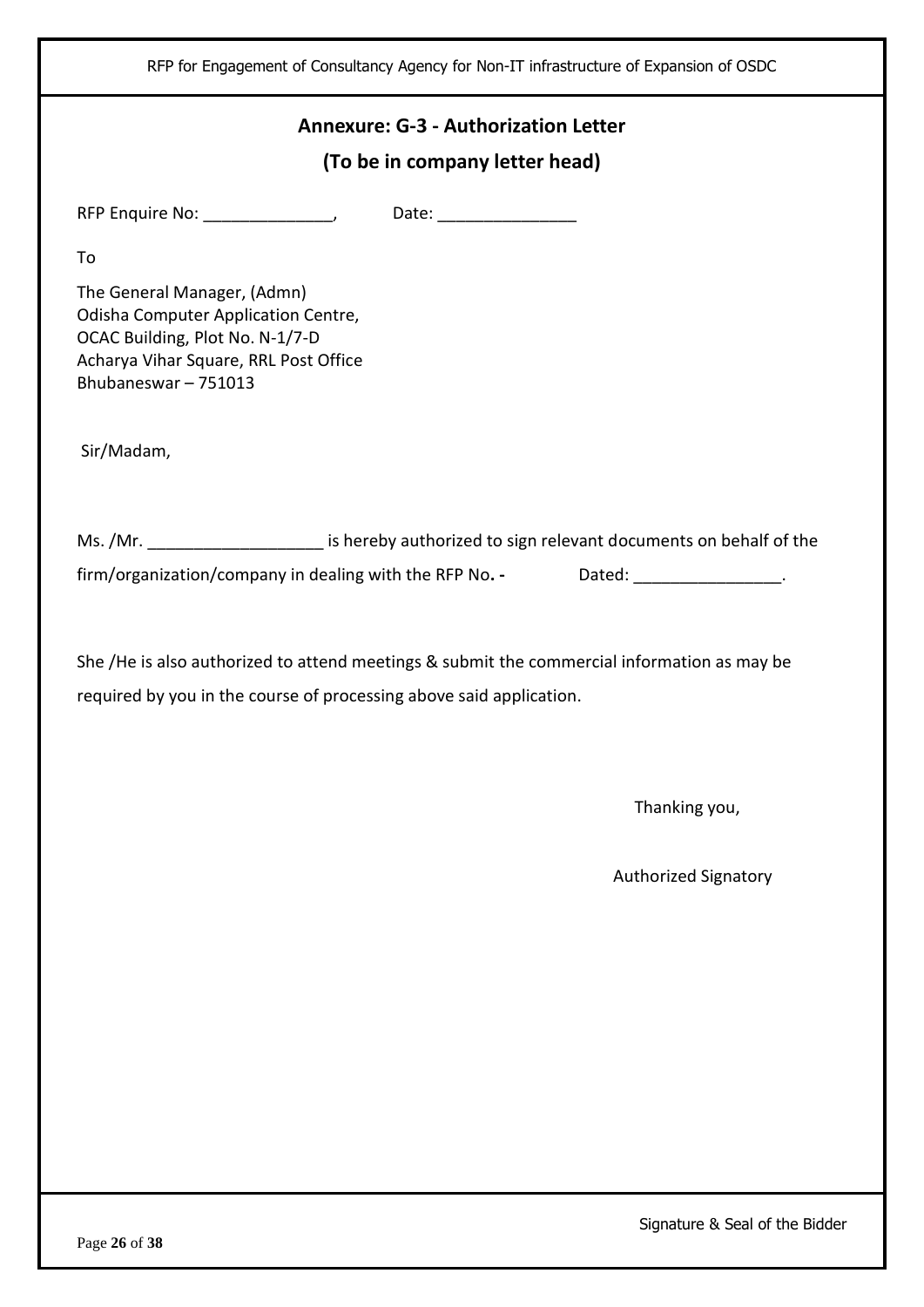<span id="page-26-0"></span>RFP for Engagement of Consultancy Agency for Non-IT infrastructure of Expansion of OSDC ٦ **Annexure: G-4 - Acceptance of Terms & Conditions Contained In the RFP Document (To be in company letter head)** RFP Enquire No: \_\_\_\_\_\_\_\_\_\_\_\_\_\_, Date: \_\_\_\_\_\_\_\_\_\_\_\_\_\_ To The General Manager (Admn) Odisha Computer Application Centre, OCAC Building, Plot No. N-1/7-D Acharya Vihar Square, RRL Post Office Bhubaneswar – 751013 Sir/ Madam, I have carefully gone through the Terms & Conditions contained in the RFP No: **\_\_\_\_\_**, regarding Engagement of consultant for Odisha State Data Centre. I declare that all the provisions of this RFP document are acceptable to my company. I further certify that I am an authorized signatory of my company and am, therefore, competent to make this declaration. Signature of witness Signature of the Bidder Date: Date: Place: Place: Place: Place: Place: Place: Place: Place: Place: Place: Place: Place: Place: Place: Place: Place: Place: Place: Place: Place: Place: Place: Place: Place: Place: Place: Place: Place: Place: Place: Place: Place

֦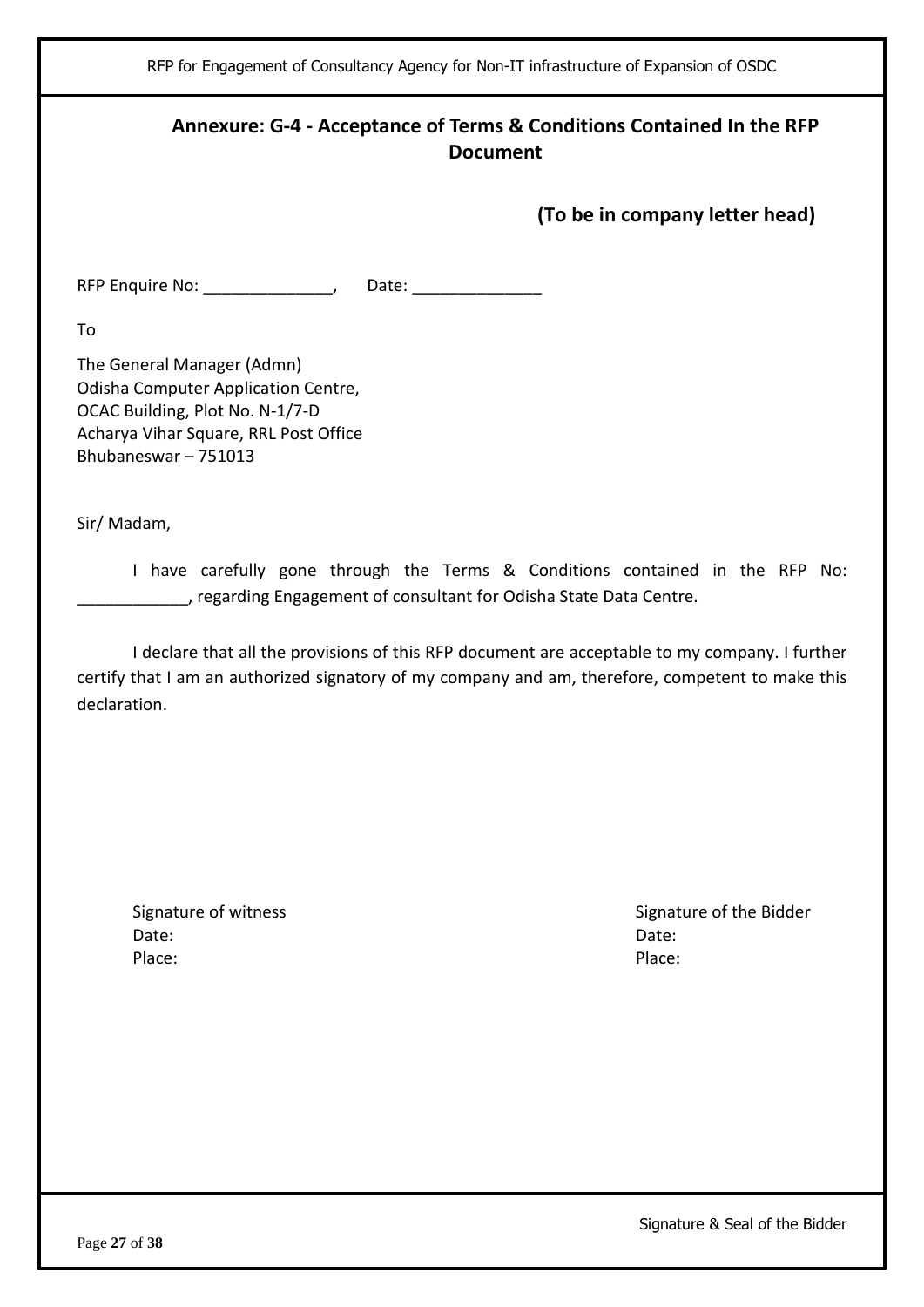### <span id="page-27-0"></span>**Annexure: G-5 - Format for List of Previous Work Orders Executed**

 **(To be in company letter head)**

RFP Enquire No: \_\_\_\_\_\_\_\_\_\_\_\_\_\_, Date: \_\_\_\_\_\_\_\_\_\_\_\_\_\_\_

٦

| SL.<br><b>No</b> | Name of<br><b>Client</b> | Name of the<br>Project | <b>Project Brief</b> | Project<br>Cost | <b>Status (Complete/In</b><br><b>Progress/Delay)</b> |
|------------------|--------------------------|------------------------|----------------------|-----------------|------------------------------------------------------|
|                  |                          |                        |                      |                 |                                                      |
| 2                |                          |                        |                      |                 |                                                      |
| 3                |                          |                        |                      |                 |                                                      |
|                  |                          |                        |                      |                 |                                                      |
|                  |                          |                        |                      |                 |                                                      |

**Note:** The information provided in the above table must supported by copies of relevant work order and completion certificate.

| Signature of witness | Signat |
|----------------------|--------|
| Date:                | Date:  |
| Place:               | Place: |

Signature of the Bidder

֦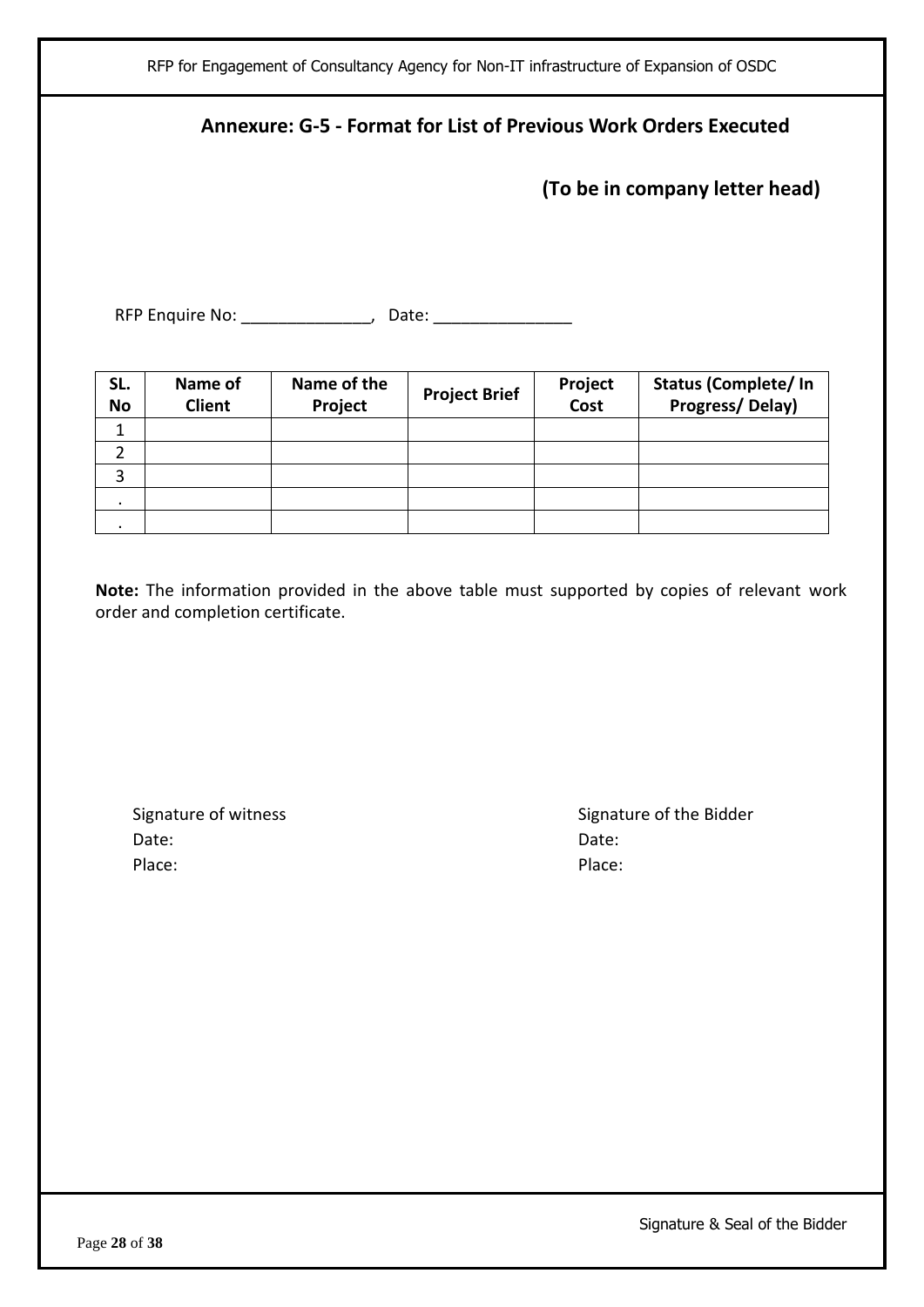### **Annexure: G-6 - Technical Bid Letter**

**(To be in company letter head)**

<span id="page-28-0"></span>RFP Enquiry No: The contract of the Date:  $\overline{a}$ 

٦

To

The General Manager (Admn) Odisha Computer Application Centre, OCAC Building, Plot No. N-1/7-D Acharya Vihar Square, RRL Post Office Bhubaneswar – 751013

**Subject:** Submission of the Bid of RFP – For Selection of Consultancy Agency for Expansion of OSDC (From DeitY Empanelled Agencies)

Sir/Madam,

We, the undersigned, offer to provide our services against your RFP enquiry no. *<Insert RFP no>* dated *<insert date>*. We are hereby submitting our Proposal, which includes this Technical and the Price Bids sealed in separate envelopes.

We hereby declare that all the information and statements made in this Technical bid are true and accept that any misinterpretation contained in it may lead to our disqualification.

We agree to abide by all the terms and conditions of the tender document. We would hold the terms of our bid valid for 180 days as stipulated in the RFP document.

We agree that you are not bound to accept the lowest or any bid response you may receive. We also agree that you reserve the right in absolute sense to reject all or any of the products / services specified in the bid response without assigning any reason whatsoever.

It is hereby confirmed that I/We are entitled to act on behalf of our corporation/company /firm/organization and empowered to sign this document as well as such other documents which may be required in this connection.

Yours sincerely,

Authorized Signature *[In full and initials]* 

֦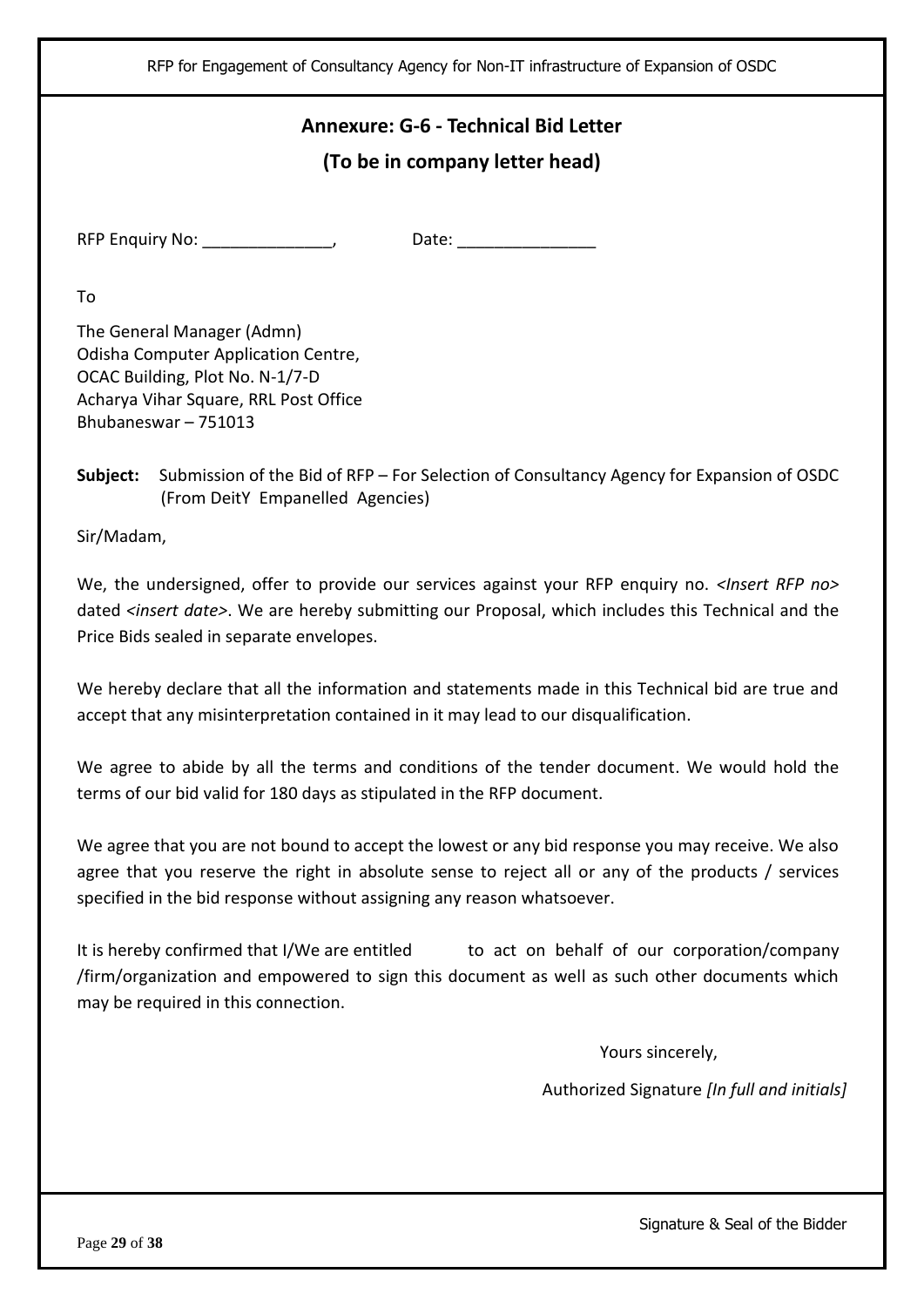<span id="page-29-0"></span>RFP for Engagement of Consultancy Agency for Non-IT infrastructure of Expansion of OSDC ٦ **Annexure: G-7 - Price Bid Letter (To be in company letter head) Price Bid Letter** RFP EnquireNo: \_\_\_\_\_\_\_\_\_\_\_\_\_\_\_, Date: \_ To The General Manager (Admn), Odisha Computer Application Centre, OCAC Building, Plot No. N-1/7-D Acharya Vihar Square, RRL Post Office Bhubaneswar – 751 013  **Subject:** Submission of the Bid of RFP – For Selection of Consultancy Agency for Expansion of OSDC (From DeitY Empanelled Agencies) Sir/Madam, We, the undersigned, offer to provide our services for Selection of Consultant Agency for Expansion of OSDC (from DeitY Empanelled Agencies) in accordance with your RFP Document <<RFP No. >> Dated <<*Date>>* and our Bid (Technical and Price Bid). Our Price Bid is attached in Annexure : G-10. **1. Price and Validity** All the prices mentioned in our RFP are in accordance with the terms as specified in the RFP documents. We declare that our Bid Price is for the entire scope of the work as specified in the appropriate section in the RFP. All the prices and other terms and conditions of this Bid are valid minimum for a period 180 days from the date of opening of the Bid. Subject to further extended period as mutually agreed upon. We hereby confirm that our prices do not include any taxes and duties. We understand that the actual payment would be made as per the existing tax rates during the time of payment. **2. Unit Rates**

We have indicated in the relevant forms enclosed, the unit rates for the purpose of on account of payment as well as for price adjustment in case of any increase to / decrease from the scope of work under the contract.

֦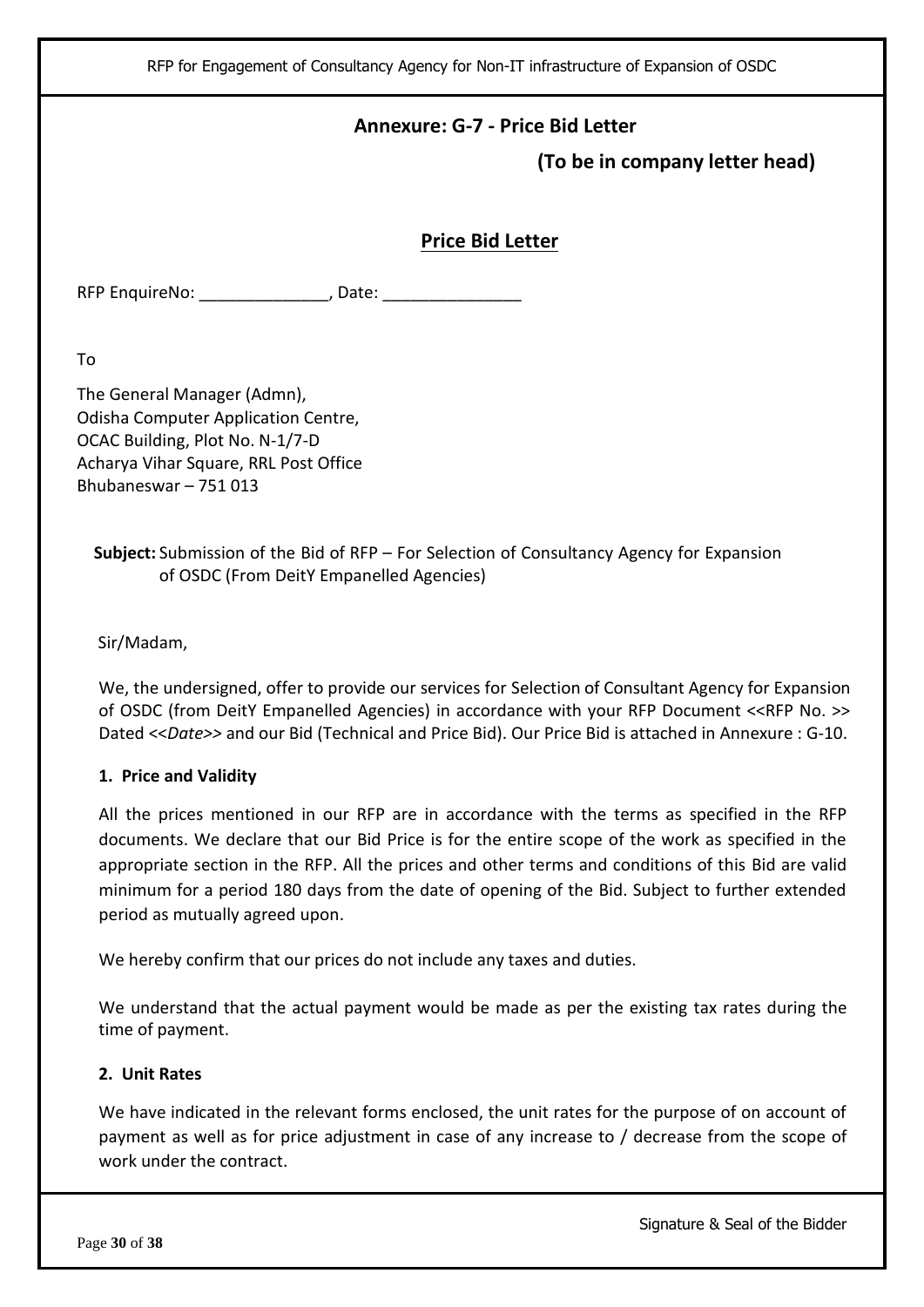#### **3. Qualifying Data**

We confirm having submitted the information as required by you in your Instruction to Bidders. In case you require any other further information/documentary proof in this regard before evaluation of our bid, we agree to furnish the same in time to your satisfaction.

#### **4. Bid Price**

We declare that our Bid Price is for the entire scope of the work as specified in the RFP. These prices are indicated at Price Bid attached with our bid as part of the Bid.

We understand you are not bound to accept any tender you receive.

٦

We hereby declare that our bid is made in good faith, without collusion or fraud and the information contained in the bid is true and correct to the best of our knowledge and belief.

We understand that our bid is binding on us and that you are not bound to accept a bid you receive.

Thanking you,

We remain,

Yours sincerely,

Authorized Signature:

Name and Title of Signatory:

Name of Firm:

Address:

֦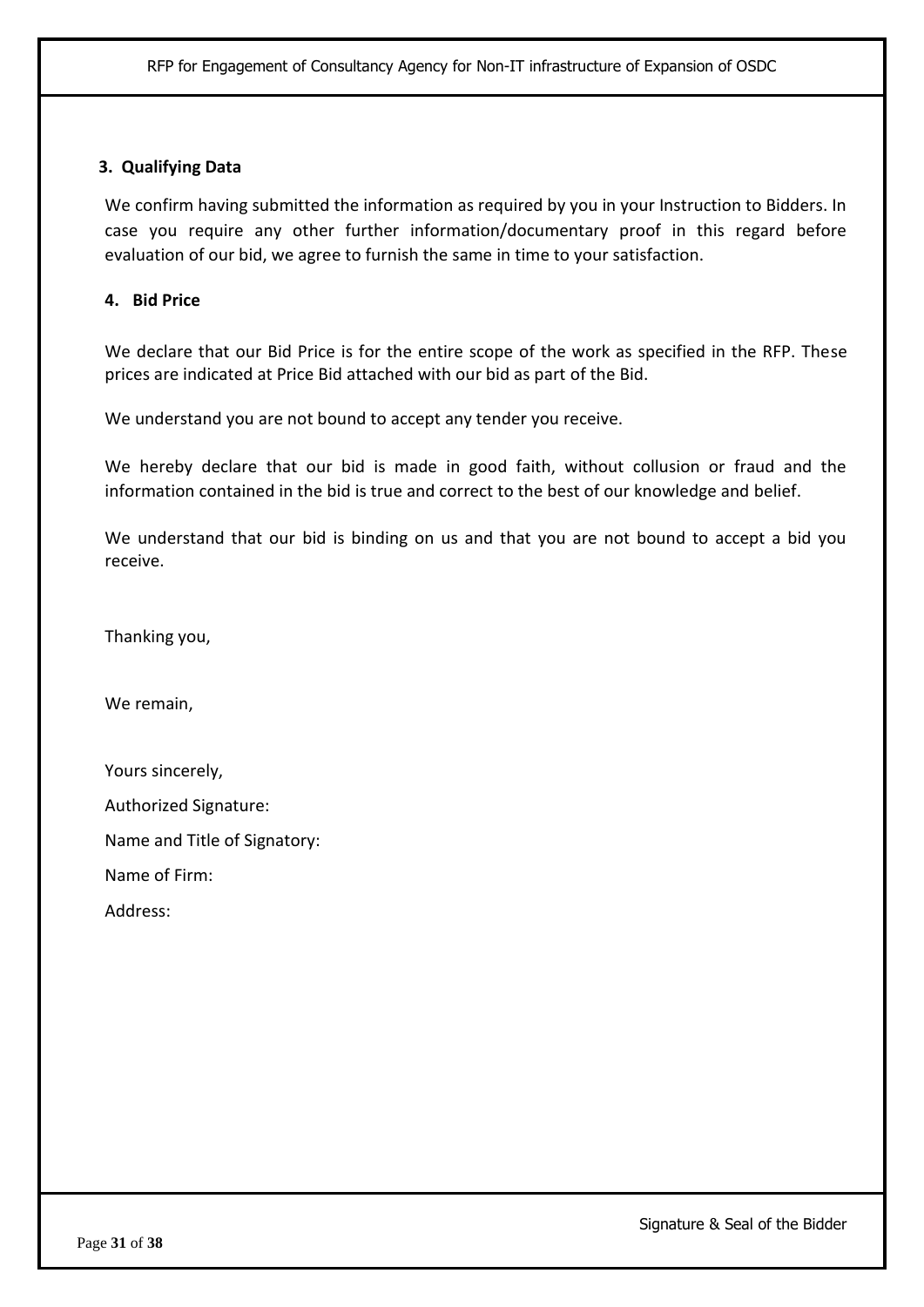٦

### **Annexure: G-8 - Price Bid Format**

### **(To be in company letter head)**

<span id="page-31-0"></span>

| SI.No. | <b>Description</b>                                                                                                                                         | [A] Fixed Price for the<br><b>Consultancy (INR)</b> | [B] Taxes as<br>Applicable (INR) | $[C = A+B]$ Total<br>Cost (INR) |
|--------|------------------------------------------------------------------------------------------------------------------------------------------------------------|-----------------------------------------------------|----------------------------------|---------------------------------|
|        | Total fixed price for<br>undertaking the<br>consultancy<br>assignment for<br>expansion of Odisha<br>State Data Centre as<br>specified in scope of<br>work. |                                                     |                                  |                                 |

**Note: -** Bidder must mention the base price and the tax component separately.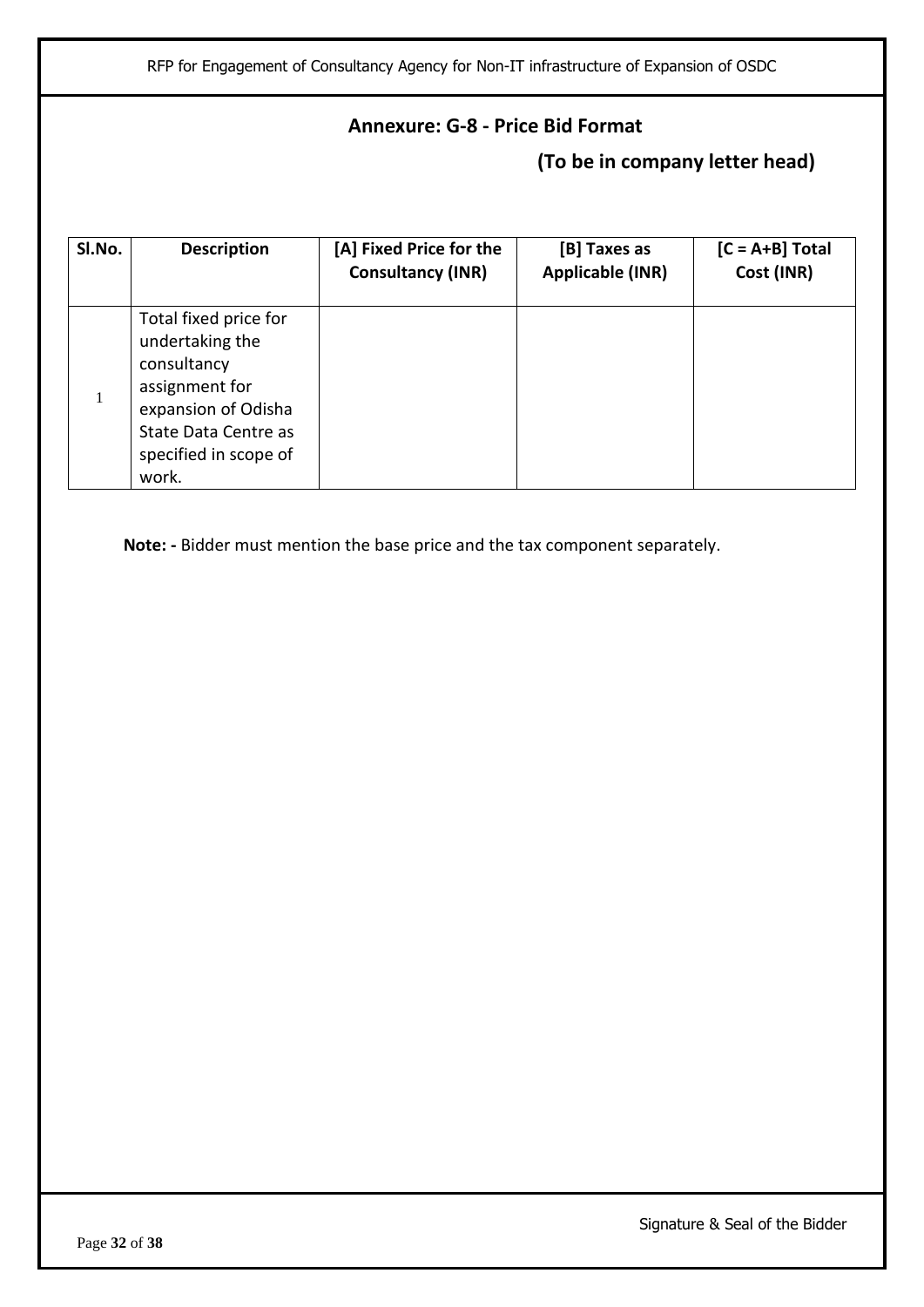٦

### **Annexure: G-9 - Proposed Manpower Details**

### **(To be in company letter head)**

<span id="page-32-0"></span>

| SI.No | Role | No of<br><b>Resources</b> | <b>Qualification, Relevant</b><br><b>Experience &amp; Certifications</b> |
|-------|------|---------------------------|--------------------------------------------------------------------------|
|       |      |                           |                                                                          |
|       |      |                           |                                                                          |
|       |      |                           |                                                                          |
|       |      |                           |                                                                          |

### **CV Format for of Project Manager, SDC Consultant, Infrastructure Expert**

The format for submission of CVs is the following:

1. Name:

2. Profession / Present Designation:

3. Years with firm: example a Nationality:

4. Area of Specialization: \_\_\_\_\_\_\_\_\_\_\_\_\_\_\_\_\_\_\_\_\_

5. Details of Certification:

6. Date of Birth:

7. Proposed Position in Team:

8. Key / Experience suitable to the proposed assignment: \_\_\_\_\_\_\_\_\_\_\_\_\_\_\_\_\_\_\_\_\_\_\_

(Under this heading give outline of staff members' experience in the area of assigned work in projects of similar nature handled in the past. Describe degree of responsibility held by staff member on relevant previous assignments and give dates and locations.

9. Education/Training Programs:

(Under this heading, summarize college/ university and other specialized education of staff member, giving names of colleges, dates and degrees obtained)

10. Experience:

Page **33** of **38**

֦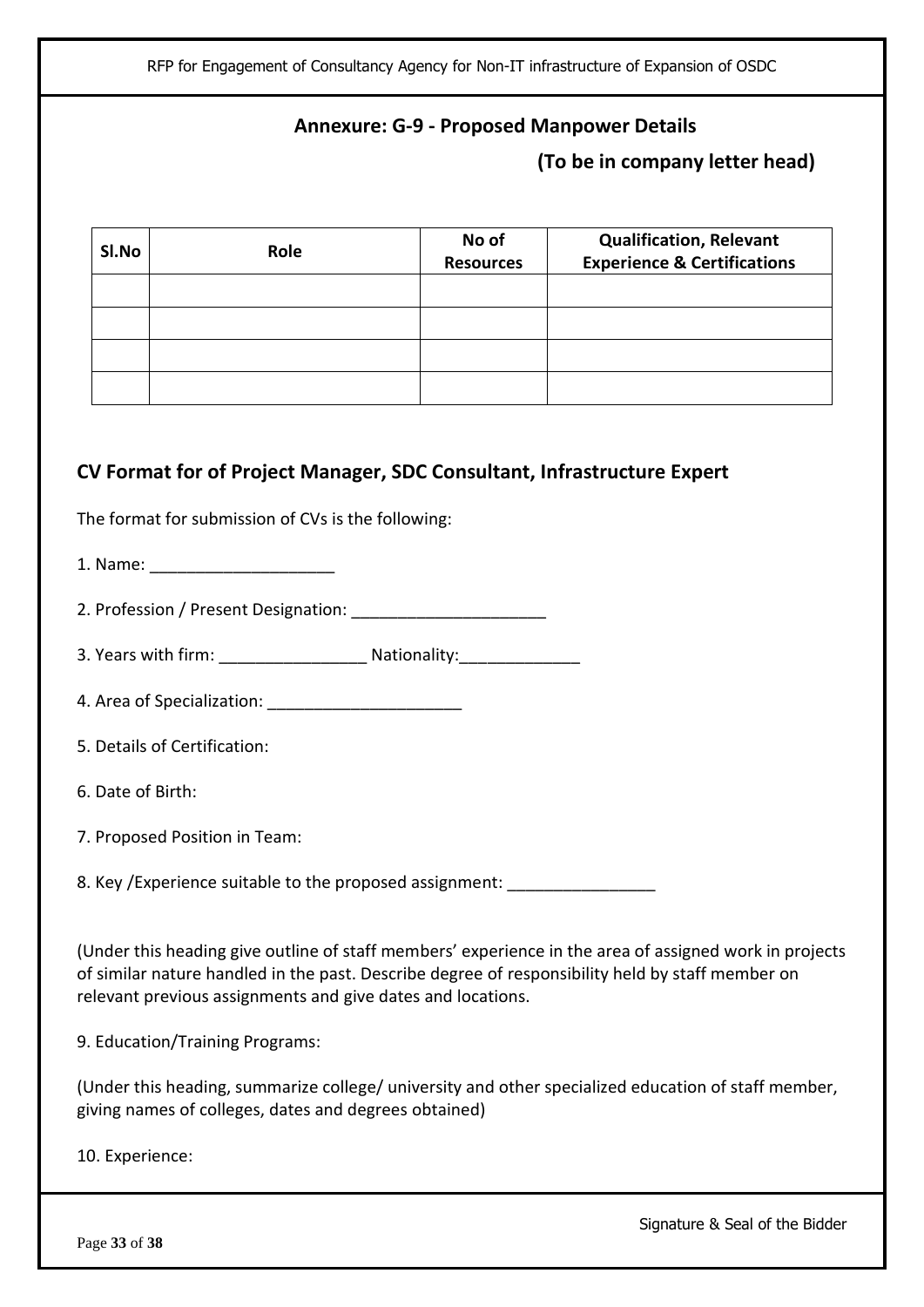(Under this heading, list of positions held by staff member since graduation, giving dates, names of employing organization, title and duration of positions held and location of assignments. For experience in last ten years also give types of activities performed and Owner references, where appropriate.)

| Signature(Concerned employee):                    |  |
|---------------------------------------------------|--|
| <b>Counter Signature of Authorized Signatory:</b> |  |
| <b>Full Name:</b>                                 |  |
| <b>Address:</b>                                   |  |
| Date:                                             |  |

٦

*Note: 1. Certified supporting documents to be enclosed evidencing the above criteria of such personnel mentioned above.*

֦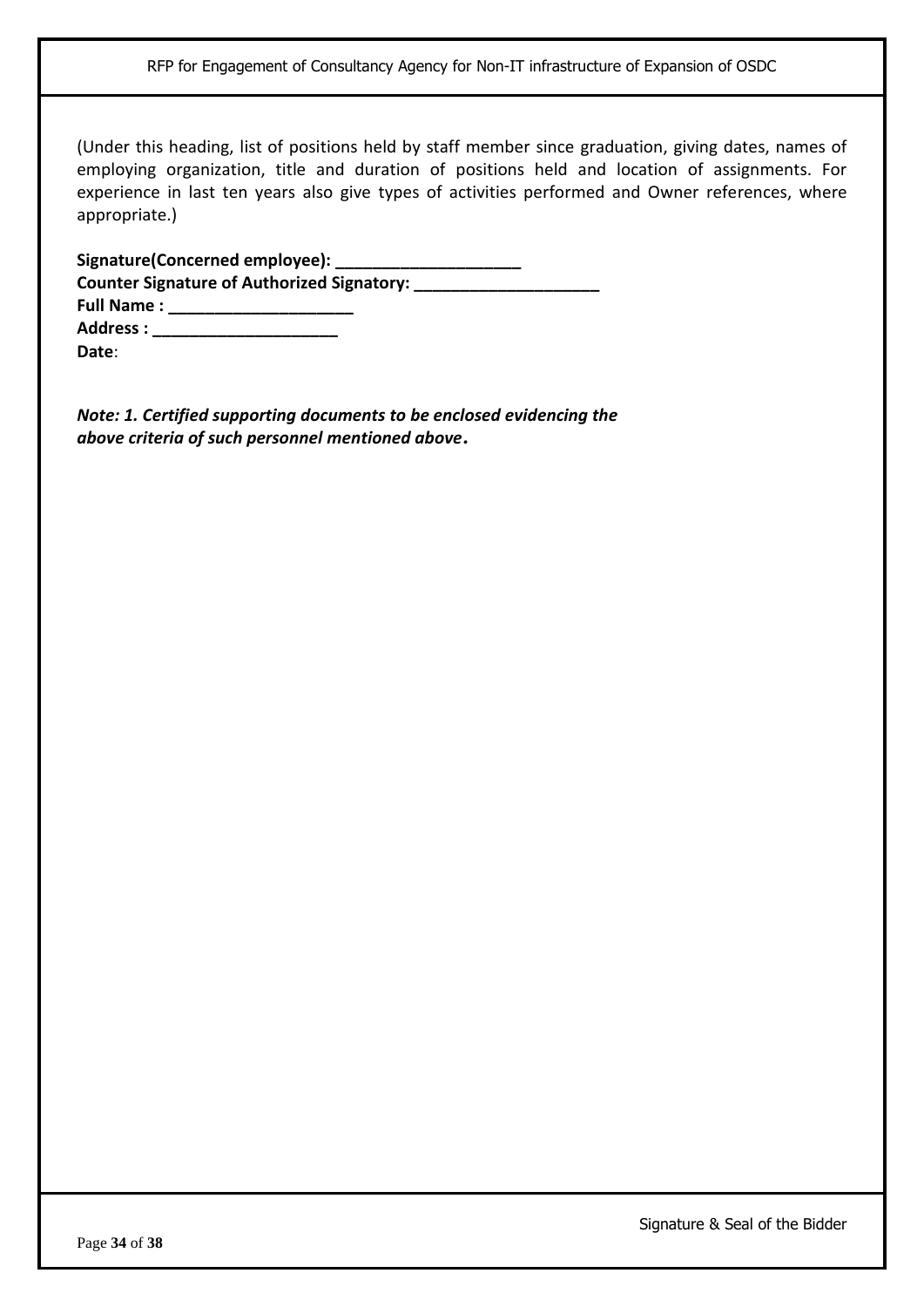٦

|  |  | <b>Annexure: G-10 - Bid-Security Declaration</b> |  |
|--|--|--------------------------------------------------|--|
|--|--|--------------------------------------------------|--|

**(To be in company letter head)**

<span id="page-34-0"></span>To

| 10         | General Manager (Admin.)<br><b>Odisha Computer Application Centre</b><br>OCAC Building, Plot No. N-1/7-D<br>Acharya Vihar Square, RRL Post Office                                                                                                  |                                                                                                                                                                                                                                                                                          |  |
|------------|----------------------------------------------------------------------------------------------------------------------------------------------------------------------------------------------------------------------------------------------------|------------------------------------------------------------------------------------------------------------------------------------------------------------------------------------------------------------------------------------------------------------------------------------------|--|
|            | Bhubaneswar - 751013                                                                                                                                                                                                                               |                                                                                                                                                                                                                                                                                          |  |
|            |                                                                                                                                                                                                                                                    |                                                                                                                                                                                                                                                                                          |  |
|            |                                                                                                                                                                                                                                                    |                                                                                                                                                                                                                                                                                          |  |
|            | bids must be supported by a Bid Security Declaration in lieu of Earnest Money Deposit.                                                                                                                                                             |                                                                                                                                                                                                                                                                                          |  |
|            | to OCAC's rights to claim damages or any other legal recourse) if,                                                                                                                                                                                 | I/ We hereby accept that I/ We may be disqualified from bidding for any contract with you for a<br>period of Three Years from the date of disqualification as may be notified by you (without prejudice                                                                                  |  |
|            | 1) I am /We are in a breach of any of the obligations under the bid conditions,<br>validity period specified in the form of Bid or extended period, if any.<br>the work in accordance with the terms and conditions and within the specified time. | 2) I /We have withdrawn or unilaterally modified/ amended/ revised, my/our Bid during the bid<br>3) On acceptance of our bid by OCAC, I /we failed to deposit the prescribed Performance Bank<br>Guarantee (PBG) or fails to execute the agreement or fails to commence the execution of |  |
| Signature: |                                                                                                                                                                                                                                                    |                                                                                                                                                                                                                                                                                          |  |
|            | Name & designation of the authorized person signing the Bid-Securing Declaration Form:                                                                                                                                                             |                                                                                                                                                                                                                                                                                          |  |
| Bidder)    |                                                                                                                                                                                                                                                    | Duly authorized to sign the bid for and on behalf of: _________________________(complete name of                                                                                                                                                                                         |  |
|            | Dated on _______________ day of ____________________ month, __________ year.                                                                                                                                                                       |                                                                                                                                                                                                                                                                                          |  |
|            | the Joint Venture that submits the bid).                                                                                                                                                                                                           | (Note: In case of a Joint Venture, the Bid Security Declaration must be in the name of all partners to                                                                                                                                                                                   |  |

֦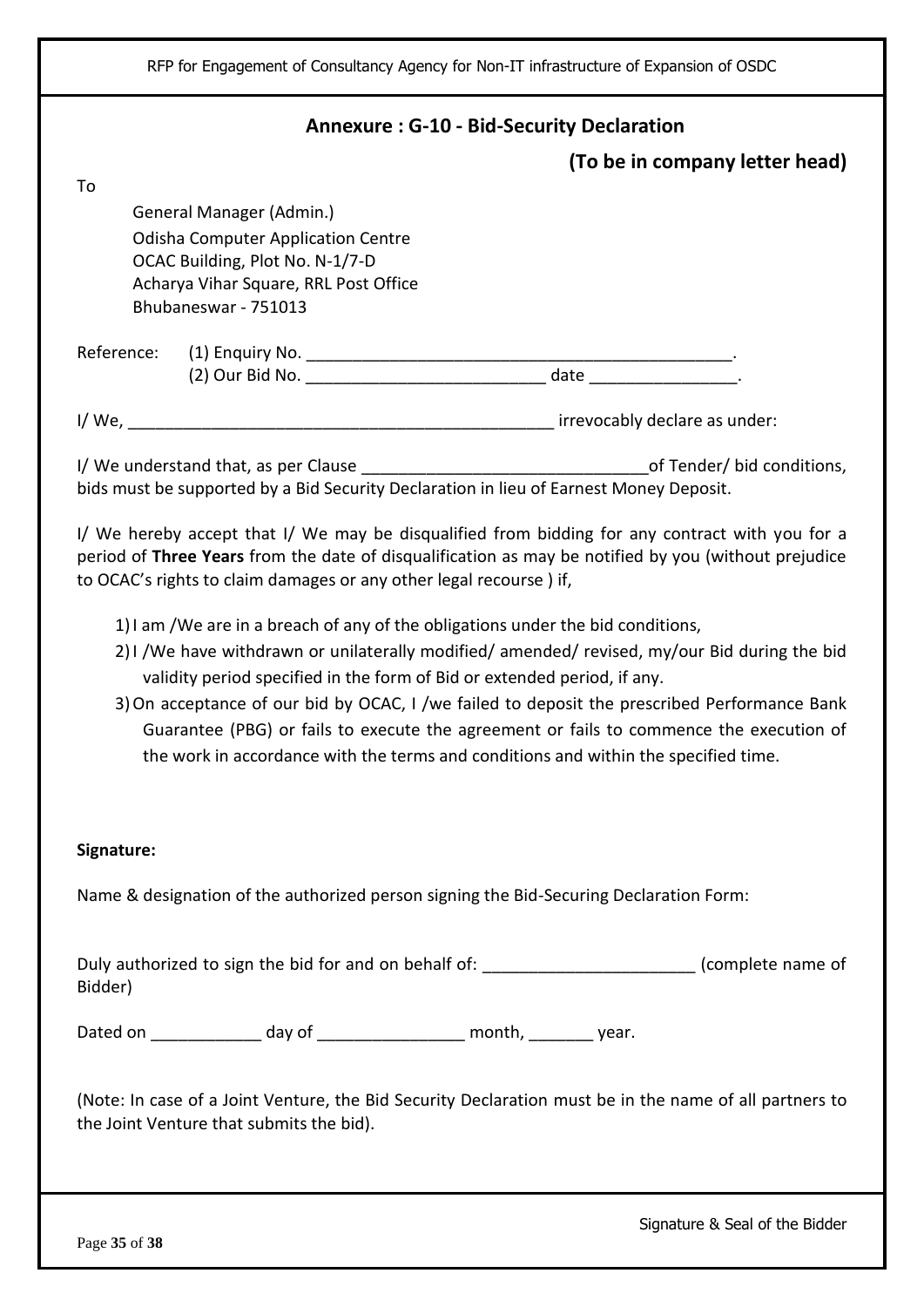٦

### **Annexure : G-11 - Performance Bank Guarantee**

<span id="page-35-0"></span>To

The General Manager (Admin) Odisha Computer Application Centre Plot No. - N-1/7-D, Acharya Vihar P.O.-RRL, Bhubaneswar - 751013 EPBX: 0674-2567280/2567064/2567295 Fax: +91-0674-2567842

Whereas, << name of the agency and address >> (hereinafter called "the Bidder") has undertaken, in pursuance of contract no. << insert contract no. >> dated. <<Insert date >> to provide Implementation services for << name of the assignment >> to OCAC (hereinafter called "the beneficiary")

And whereas it has been stipulated by in the said contract that the Bidder shall furnish you with a bank guarantee by a recognized bank for the sum specified therein as security for compliance with its obligations in accordance with the contract;

And whereas we, << name of the bank >> a banking company incorporated and having its head /registered office at << address of the registered office >> and having one of its office at << address of the local office >>have agreed to give the supplier such a bank guarantee.

Now, therefore, we hereby affirm that we are guarantors and responsible to you, on behalf of the supplier, upto a total of Rs.<< insert value >> (Rupees << insert value in words >> only) and we undertake to pay you, upon your first written demand declaring the supplier to be in default under the contract and without cavil or argument, any sum or sums within the limits of Rs.<< insert value >> (Rupees << insert value in words >> only) as aforesaid, without your needing to prove or to show grounds or reasons for your demand or the sum specified therein.

We hereby waive the necessity of your demanding the said debt from the Bidder before presenting us with the demand.

We further agree that no change or addition to or other modification of the terms of the contract to be performed there under or of any of the contract documents which may be made between

you and the Bidder shall in any way release us from any liability under this guarantee and we hereby waive notice of any such change, addition or modification.

֦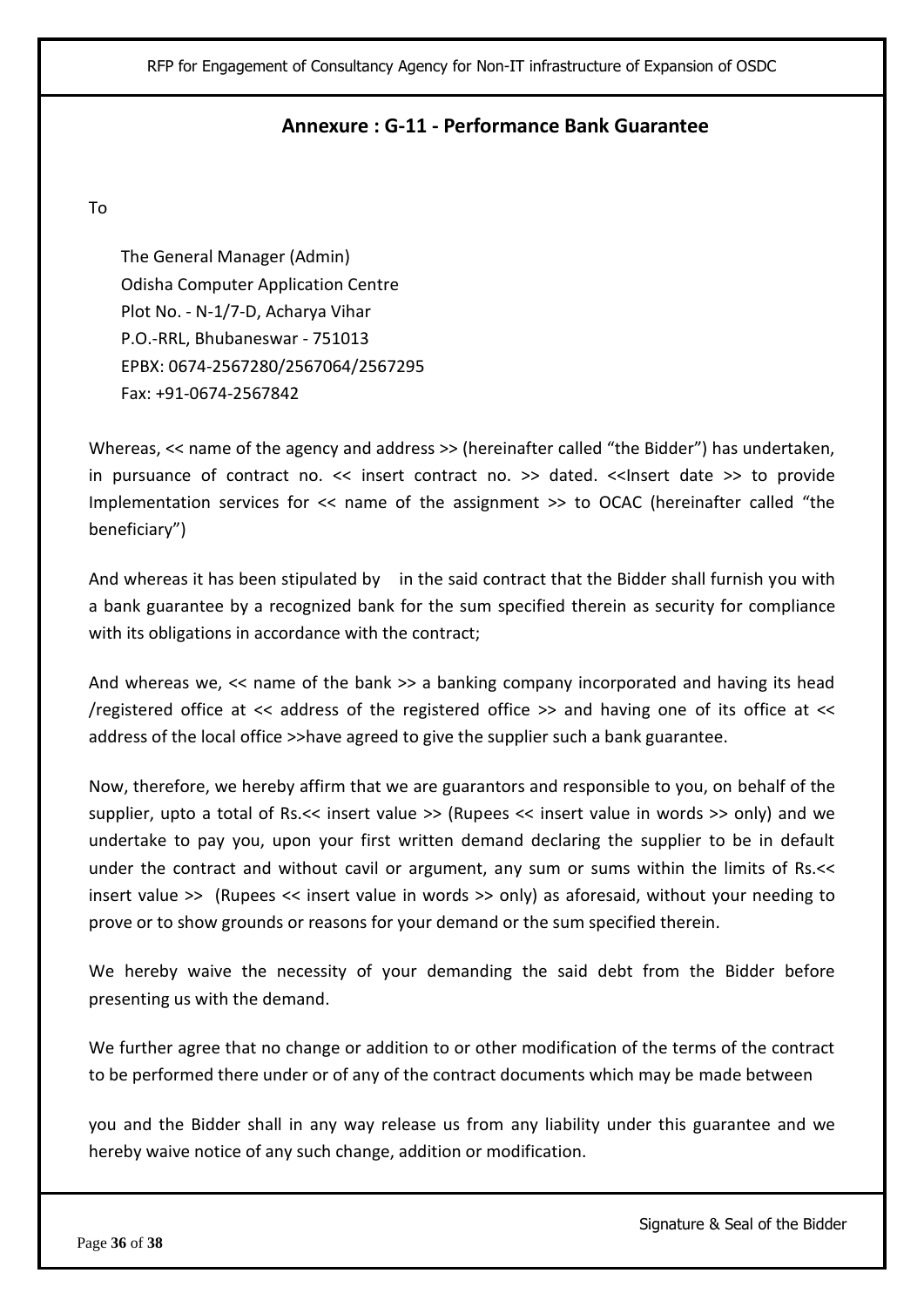This Guarantee shall be valid until *<< Insert Date >>*)

٦

Notwithstanding anything contained herein:

- I. Our liability under this bank guarantee shall not exceed Rs<< insert value >> (rupees << insert value in words >> only).
- II. This bank guarantee shall be valid up to << insert expiry date >>)
- III. It is condition of our liability for payment of the guaranteed amount or any part thereof arising under this bank guarantee that we receive a valid written claim or demand for payment under this bank guarantee on or before << insert expiry date >>) failing which our liability under the guarantee will automatically cease.

#### **(Authorized Signatory of the Bank)**

**Seal**

**Date**

֦